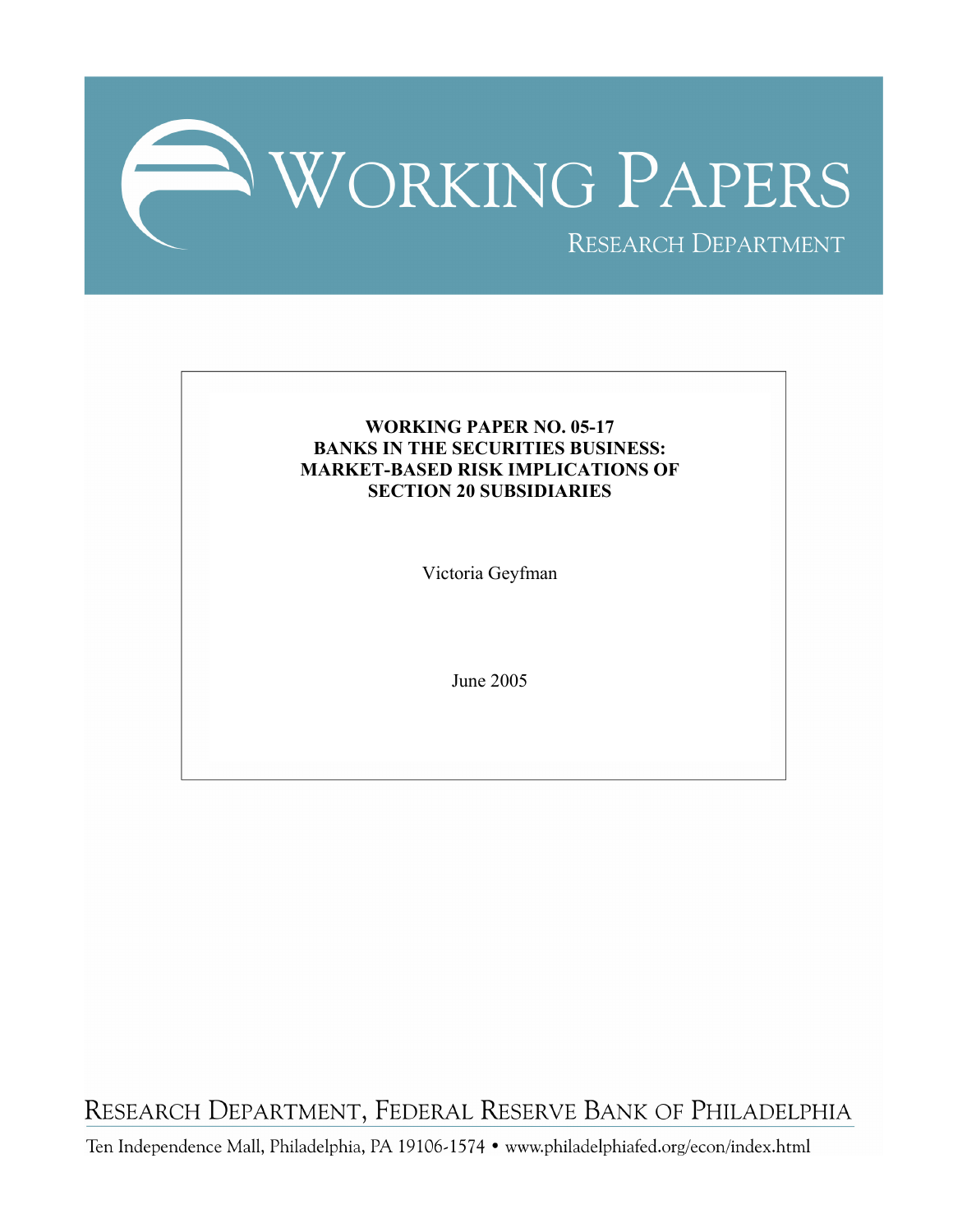## **BANKS IN THE SECURITIES BUSINESS: MARKET-BASED RISK IMPLICATIONS OF SECTION 20 SUBSIDIARIES**

## **Victoria Geyfman**

Federal Reserve Bank of Philadelphia

June 2005

Correspondence to Victoria Geyfman, Research Department, Federal Reserve Bank of Philadelphia, 10 Independence Mall, Philadelphia, PA 19106; phone: (215) 574-6431; fax: (215) 574-4364; E-mail: [Victoria.Geyfman@phil.frb.org.](mailto:Victoria.Geyfman@phil.frb.org)

This paper benefited from helpful comments from Elyas Elyasiani and Loretta Mester.

The views expressed here are those of the author and do not necessarily reflect those of the Federal Reserve Bank of Philadelphia or of the Federal Reserve System.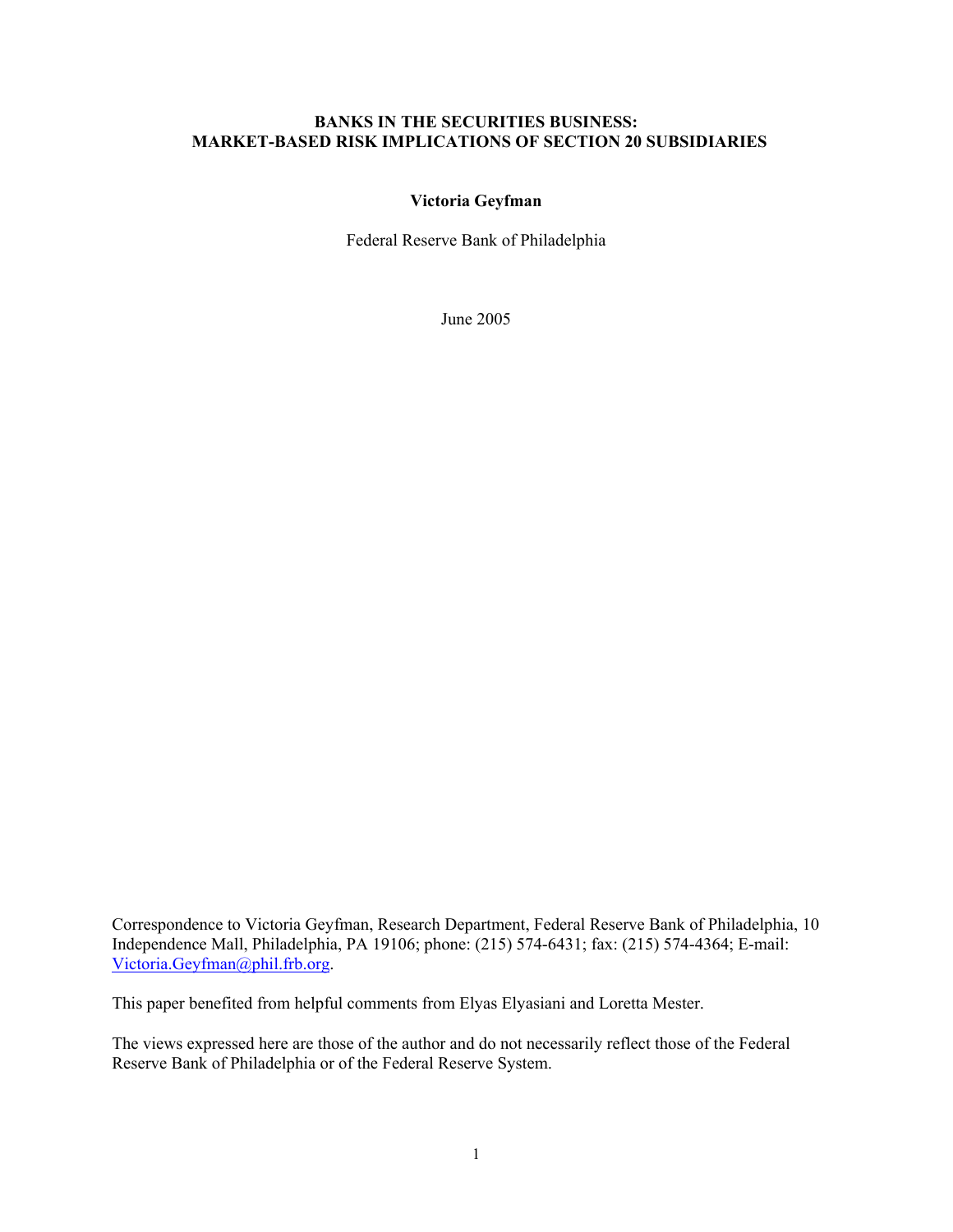## **BANKS IN THE SECURITIES BUSINESS: MARKET-BASED RISK IMPLICATIONS OF SECTION 20 SUBSIDIARIES**

### **Abstract**

This paper explores whether there was an economically significant differential in market-based risk between bank holding companies (BHCs) with Section 20 subsidiaries – subsidiaries that were authorized by the Federal Reserve to conduct bank-ineligible securities activities – and BHCs without such subsidiaries. Using market returns over a period of time in which BHCs expanded into securities activities, from 1985 through 1999, this study finds evidence that BHCs that participated in investment banking exhibited significantly lower total and unsystematic risk, suggesting that banks' participation in the securities business resulted in diversification gains. However, BHCs with Section 20 subsidiaries exhibited higher systematic risk.

*JEL Classifications: G21, G24, G28*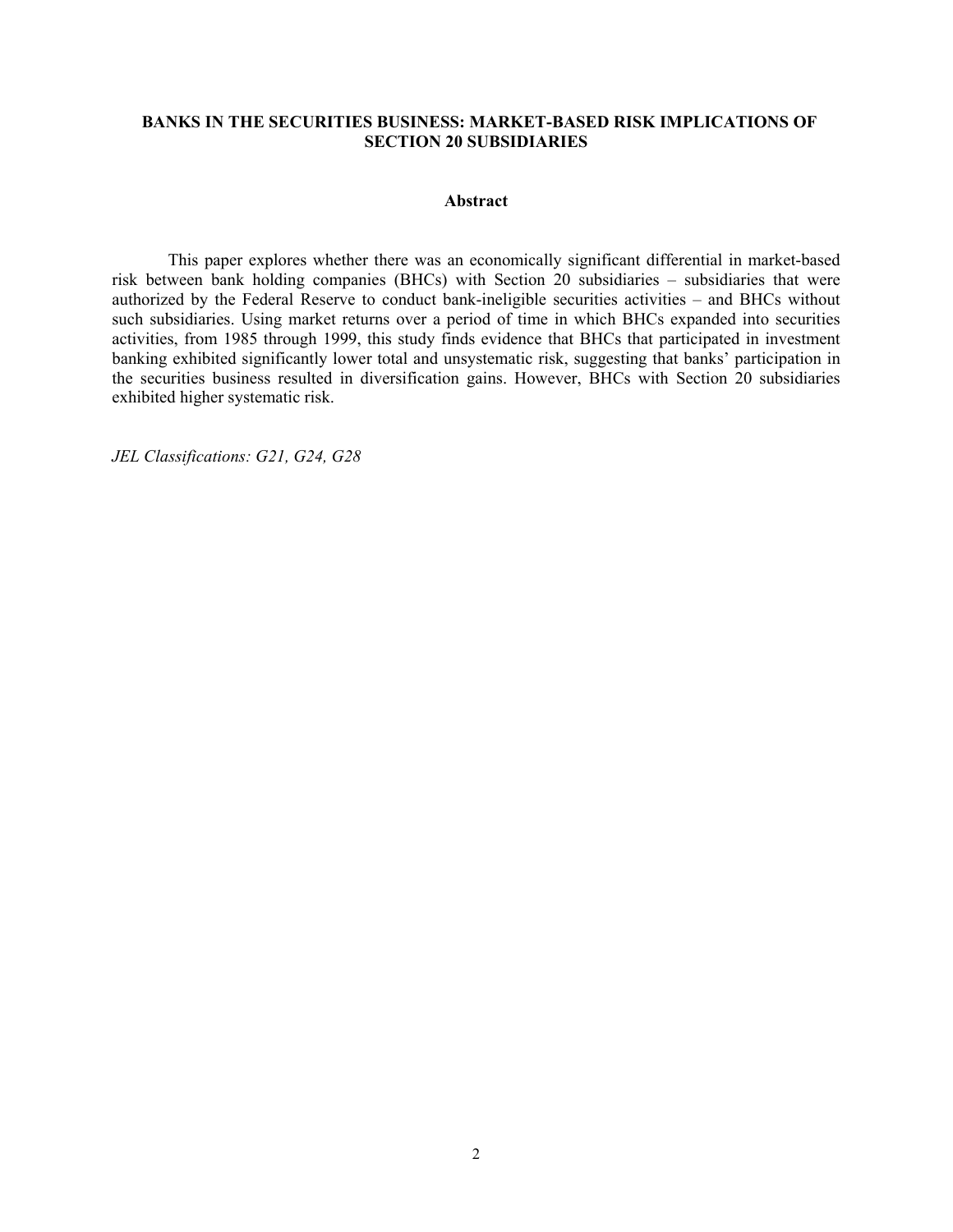## **BANKS IN THE SECURITIES BUSINESS: MARKET-BASED RISK IMPLICATIONS OF SECTION 20 SUBSIDIARIES**

### **1. Introduction**

 $\overline{\phantom{a}}$ 

Historically, regulatory barriers and restrictions governing the operations of U.S. commercial banks often prohibited banks from expanding their operations into nonbank activities. Specifically, Section 20 of the Glass-Steagall Act of 1933 expressly prohibited banks from any affiliations with organizations engaged in the underwriting, sale, or distribution of stocks, bonds, debentures, notes, or other securities.<sup>[1](#page-3-0)</sup> The regulation was driven by a concern about the possible increase in riskiness and negative effects on the overall safety and soundness of the banking system that may arise when BHCs engage in both commercial banking and investment banking activities.

In the last two decades, U.S. banking organizations have sought broader domestic securities underwriting powers. In 1987, the Federal Reserve (the Fed) authorized limited underwriting activity for previously prohibited securities. In 1989, the Fed allowed Section 20 subsidiaries of commercial bank holding companies to underwrite corporate debt and equity securities, with financial and informational firewalls between the BHC and its Section 20 subsidiary. But the general prohibition on domestic securities underwriting by U.S. banks remained in place until 1999, when the Gramm-Leach-Bliley Act (GLBA), also known as the Financial Services Modernization Act, was passed.

 In the debate leading up to the passage of the Financial Services Modernization Act researchers analyzed various costs and benefits of universal banking, including the effect of a securities underwriter on the safety and soundness of a consolidated company. The existing empirical literature has provided mixed results. On the one hand, because securities activities are inherently riskier than traditional commercial banking activities (Boyd and Graham, 1986; Boyd, Graham, and Hewitt, 1993), expansion into this line of business may increase BHCs' risk. A BHC may become exposed to the losses of its

<span id="page-3-0"></span><sup>&</sup>lt;sup>1</sup> The Banking Act of 1933, commonly referred to as the Glass-Steagall Act, 48 Stat. 162, is codified at various sections of Title 12 of the United States Code, as amended, 12 U.S.C. §§ 24 (Seventh). Section 20 of the act required member banks to eliminate any affiliations with organizations "engaged principally in the issue, flotation,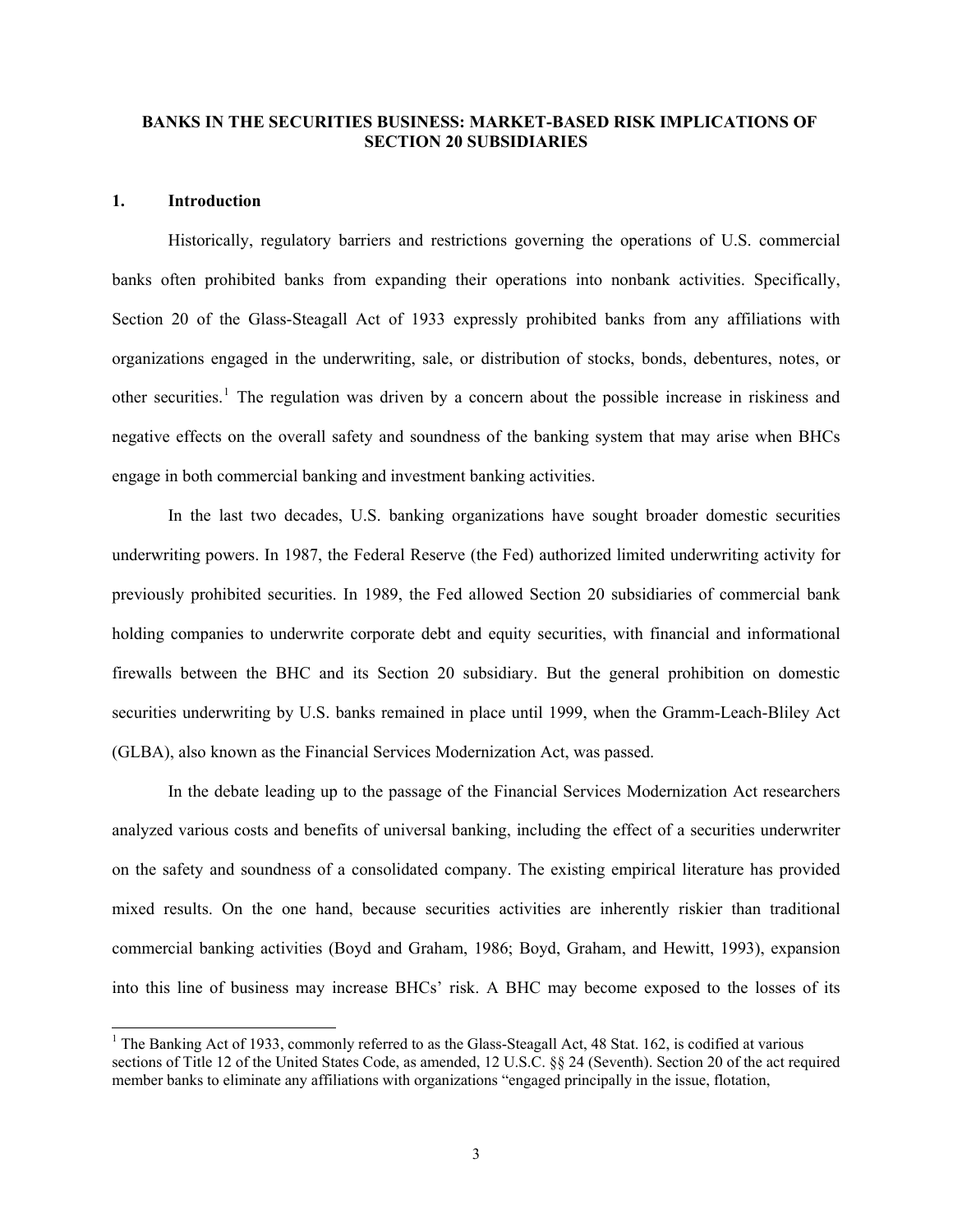Section 20 underwriter, particularly if the firewalls that can insulate and protect it from risks of nonbank activities are not enforced.

On the positive side, there is a potential for product diversification and increased earnings from underwriting activities. A number of studies have analyzed the potential benefits of diversification by looking at the correlation between BHCs' subsidiaries returns. (Saunders and Cornett, 2003, provide a comprehensive literature review of these studies.) Wall and Eisenbeis (1984) found that over the period 1970-1980, the correlation between bank earnings and security broker/dealer earnings was negative, indicating potential gains from diversification. Kwan (1998) studied domestic BHCs with Section 20 subsidiaries from 1990 through 1997. He conducted an analysis of the return relationship between banking and securities activities, where securities affiliates were further separated into primary dealers (primary dealers of government securities) and nonprimary dealers. He reported that Section 20 subsidiaries typically posted more volatile accounting returns than commercial banking subsidiaries, although not necessarily higher returns.

The majority of the available empirical studies on the risks of securities underwriting activities estimated implied volatility of returns using simulation or hypothetical-merger methods that create synthetic universal banks composed of portfolios of commercial banks and securities and other nonbank entities (Wall and Eisenbeis, 1984; Boyd and Graham, 1986; Boyd and Graham, 1988; Boyd, Hanweck, and Hewitt, 1993; Allen and Jagtiani, 1996). Simulation studies are subject to aggregation bias resulting from using industry data. This paper uses a fundamentally different approach by evaluating the risk of banking organizations that actually engaged in securities activities. This approach allows me to examine the product mix effects within established, integrated production processes, rather than artificially combining earnings streams generated by unrelated financial entities.

Unlike many previous studies that examine accounting-based measures of risk (Boyd, Hanweck, and Hewitt, 1993; Saunders and Walter, 1996; among others), this paper examines the market-based risk

 $\overline{\phantom{a}}$ 

underwriting, public sale, or distribution at wholesale or retail or through syndicate participation of stock, bonds, debentures, notes, or other securities." (12 U.S.C. § 377).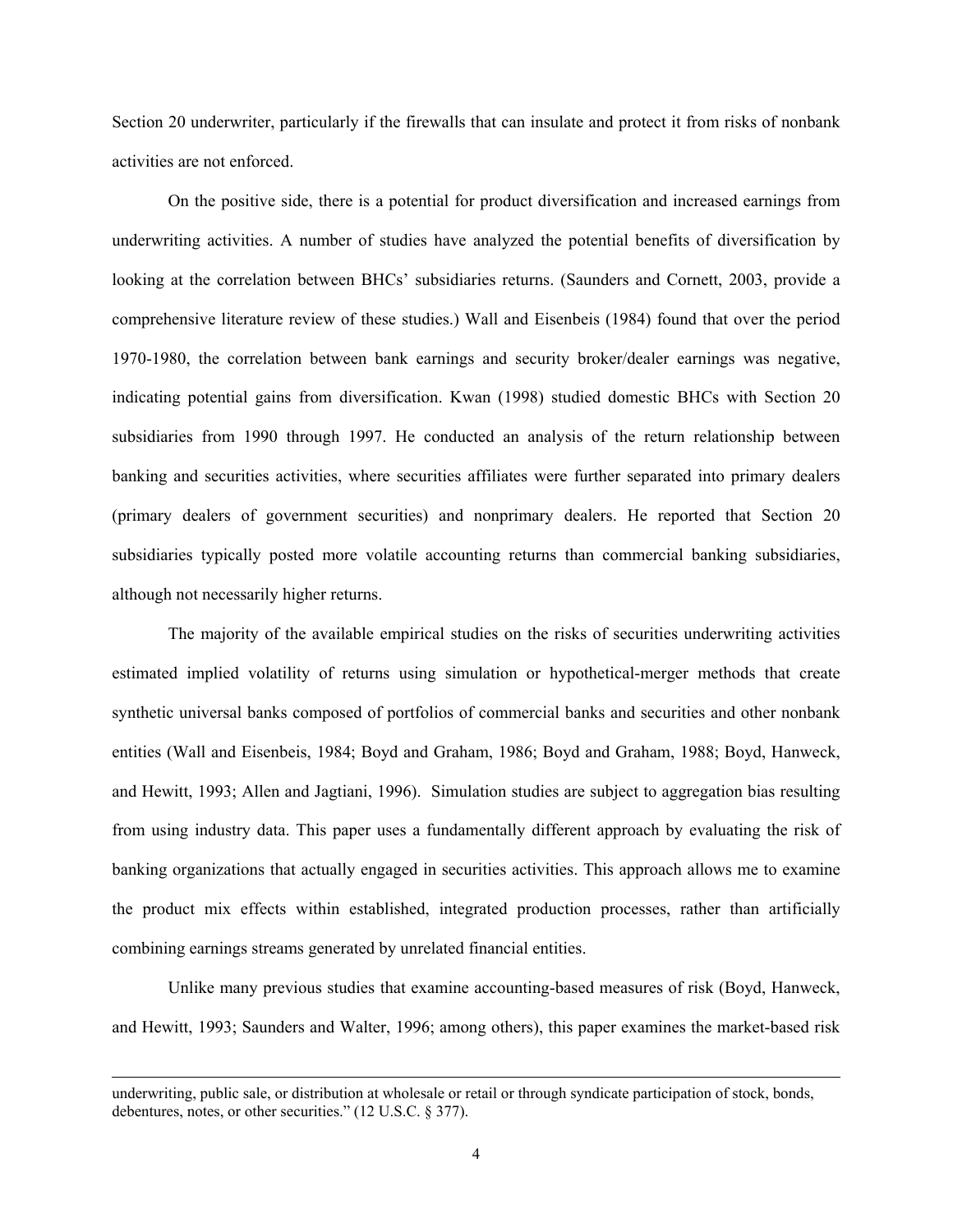of banking organizations that engaged in securities activities. One of the advantages of using market data is that they are less likely to be affected by the firm's choice of accounting methods. Furthermore, the market price of risk reflects the actual cost of capital faced by the firm (Allen and Jagtiani, 1999). Market-based measures of risk are used in the event studies by Bhargava and Fraser (1998), Cornett, Ors, and Tehranian (2002), and Akhigbe and Whyte (2004). These studies examine the market risk effects of various regulatory decisions pertaining to bank expansion into investment banking activities. The results are mixed. While Bhargava and Fraser (1998) and Akhigbe and Whyte (2004) find a significant increase in both total and unsystematic risk, Cornett, Ors, and Tehranian (2002) find no significant impact on bank risk.

The present study does not attempt to examine the effects of events that permitted BHCs to underwrite securities. Even some researchers who use an event study methodology to test the effect of regulatory changes note that such studies are prone to a number of biases arising from the difficulty of "identification of information arrival, partial anticipation of announcements, event clustering, and potential event-induced variance changes" (Bhargava and Fraser, 1998). Instead, this paper uses a longer time frame, 1985 through 1999, to examine whether there was an economically significant differential in market risk between BHCs with securities powers and those BHCs without such powers. I argue that the discrepancy in market risk between these groups of BHCs is likely to be more apparent in the long run. The choice of the time period is important, since it includes the period leading up to when the Fed allowed commercial bank holding companies to establish separate Section 20 securities affiliates (before 1987), to 1999, when passage of GLBA resulted in a significant reduction in the number of Section 20 reporters.<sup>[2](#page-5-0)</sup> Securities underwriters that are subsidiaries of financial holding companies (FHC) are no longer required to file a separate report with the Fed.

 $\overline{\phantom{a}}$ 

<span id="page-5-0"></span> $2$  The Gramm-Leach-Bliley Act of 1999 allowed a qualified BHC to convert into a financial holding company and not file reports on its Section 20 subsidiaries. As a result, the number of securities subsidiaries filing Section 20 reports dwindled from 37 in 1999 to only five in 2001, and these companies were no longer representative of companies involved in securities activities.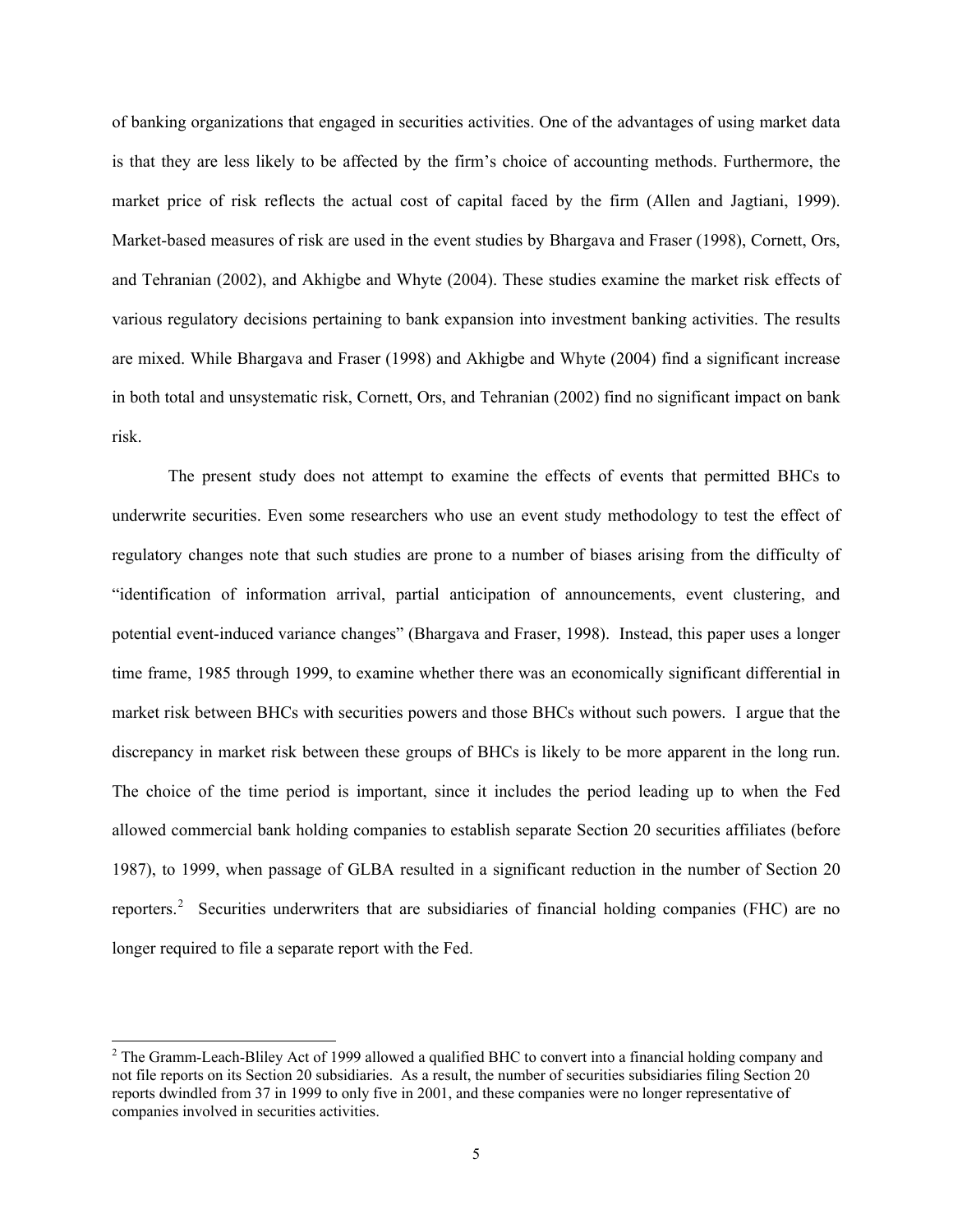While regulators are concerned about total risk, market participants consider systematic risk a more relevant measure of risk that can be used in the risk-adjusted cost of capital calculations. This study estimates total, systematic, and unsystematic risk using the capital asset pricing model (CAPM) for BHCs with and without Section 20 affiliates. This study illustrates that while systematic risk of all BHCs rose in the late 1980s and during the 1990s, BHCs that did not participate in Section 20 activities exhibited lower market risk compared to that of BHCs with Section 20 affiliates. However, the overall level of risk and unsystematic risk of BHCs with Section 20 activities declined during the 1990s. These results are an important extension of the findings of previous studies that argue that expanded bank powers, as permitted under the Financial Services Modernization Act, are likely to lower the total risk of the U.S. banking industry (Allen and Jagtiani, 1999). Because data used in this study are not for hypothetically merged universal banks, the results are more reliable and applicable.

 The rest of the paper is organized as follows. Section 2 sets forth the hypotheses of this study and discusses the risk-return methodology of the CAPM. Section 3 discusses results of the CAPM estimation, and Section 4 concludes this study.

## **2. Hypotheses, methodology, and sample selection**

### **2.1. Hypotheses**

When the Fed allowed BHCs to establish separate underwriting Section 20 affiliates in 1987, it effectively reduced restrictions on permissible bank activities that existed since the passage of the Banking Act of 1933. Despite the regulatory precautions in the form of information and financial firewalls between the parent BHCs and their securities affiliates, this move allowed BHCs to select from a broader array of potential portfolio risks. On the one hand, the expanded investment opportunity profile can result in enhanced diversification, particularly if the return correlations between business lines are less than perfectly correlated (Wall and Eisenbeis, 1984; Kwast, 1989; Saunders and Walter, 1994; and Kwan, 1998). It is surmised that universal banks have some advantages over specialized banks because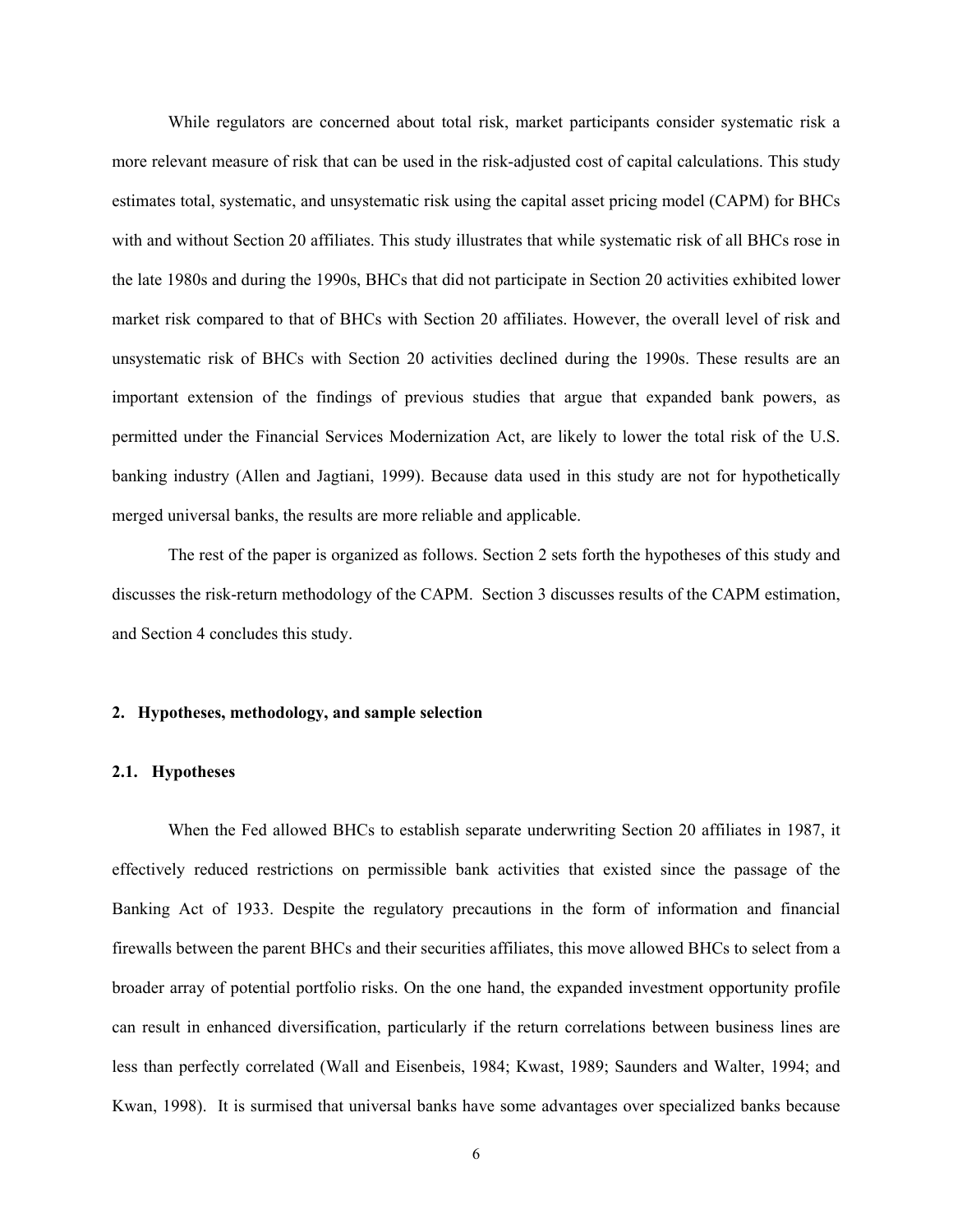they can develop a wider and a longer-term relationship with borrowers. This relationship allows the bank to collect more information about the firm's behavior with respect to various financial instruments and use this information more efficiently when extending credit to the firm (Petersen and Rajan, 1994). Besides having economies of scope in information gathering, universal banks may also benefit from the conventional technological economies of scope because they can spread the fixed costs over a wider set of products or they can use their existing branch networks and other delivery channels to distribute additional products at low marginal cost (Santos, 1998). Thus, we would expect BHCs with securities underwriting powers to exhibit lower risk than BHCs without such powers.

On the other hand, risk may actually increase as banks expand into new activities. Research into the relationship between bank diversification and risk shows that better diversified banks may counterbalance their diversification advantage by pursuing riskier activities (Demsetz and Strahan, 1995a, b). Banks' decision to participate in these activities depends on their assessment of profitability of new activity mix. It also depends on their preferences regarding risk. The securities business is inherently more risky than traditional banking activities. Thus, given the increased scope of permissible activities, BHCs with Section 20 affiliates can exhibit higher risk than BHCs without Section 20 affiliates. The next section explores whether there exists an economically significant differential in market risk between these groups of BHCs using the CAPM methodology.

## **2.2. Methodology**

Total risk is estimated using the variance of market-based returns,  $(\sigma_{RX}^2)$ , for each BHC with and without Section 20 subsidiaries, and the results are compared based on the group variance comparison tests. Systematic risk is estimated using the capital asset pricing model (CAPM) developed by Sharpe (1964), Lintner (1965), and Black (1972). CAPM defines the systematic risk of a security in terms of market risk factor, beta, and quantifies the tradeoff between beta of a security and its expected return. This can be expressed as follows: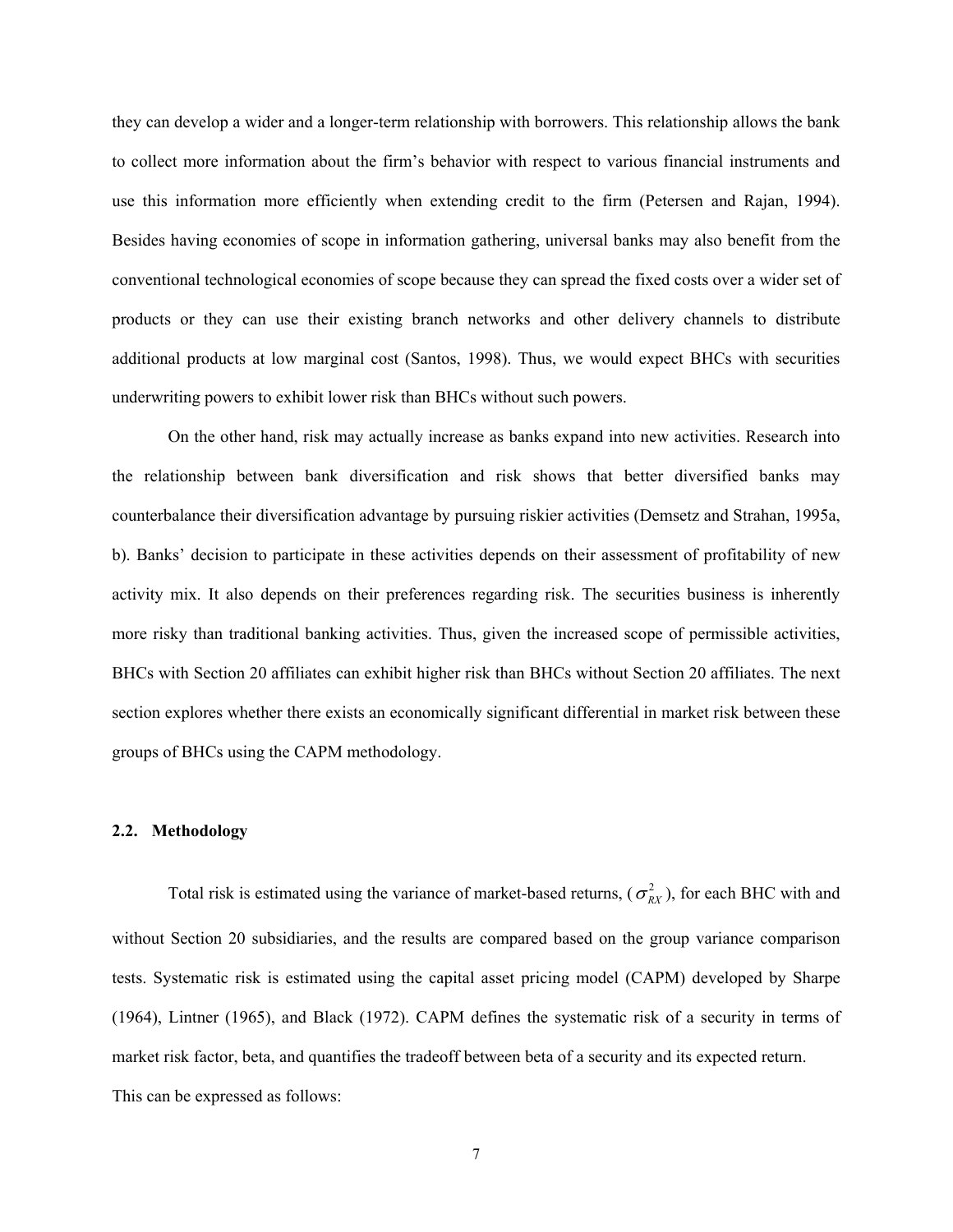### **Equation 1**

$$
E[R_i] = R_f + \beta_{im} (E[R_m] - R_f)
$$
  
and  

$$
\beta_{im} = \frac{Cov[R_i, R_m]}{Var[R_m]}
$$

where  $R_m$  is the return on the market portfolio;  $R_f$  is the return on the risk-free asset; and  $\beta_{im}$  measures the risk of security *i* in the market portfolio relative to the risk of the market portfolio itself. The Sharpe-Lintner version can be expressed in terms of returns in excess of the risk-free rate. Let  $RX_i$  and  $RX_m$ represent excess return on the *i*<sup>th</sup> asset and market, respectively. Then, because the risk-free rate is being treated as nonstochastic, we can rewrite the CAPM as:

### **Equation 2**

$$
E[RX_i] = \beta_{im} E[RX_m]
$$
  
and  

$$
\beta_{im} = \frac{Cov[RX_i, RX_m])}{Var[RX_m]}
$$

 Implementation of the model requires three inputs: the stock's return, the risk-free return, and the market risk premium. The usual estimator of beta is the cross-section time-series estimator of the slope coefficient in the excess-return market model:

### <span id="page-8-0"></span>**Equation 3**

$$
RX_{it} = \alpha_{im} + \beta_{1i} RX_{mt} + \varepsilon_{it},
$$

where *i* denotes a security or an asset and *t* denotes time.

 To measure systematic risk of BHCs with and without Section 20 affiliates, I extend the market model in [Equation 3](#page-8-0) by adding an interaction term between the dummy variable for Section 20 affiliates and  $RX_m$  (the return on the market portfolio in excess of the return on a risk-free asset). The model is written as:

#### <span id="page-8-1"></span>**Equation 4**

$$
RX_{it} = \alpha_{im} + \beta_{1i} RX_{mt} + \beta_{2i} Sec20 * RX_{mt} + \varepsilon_{it}
$$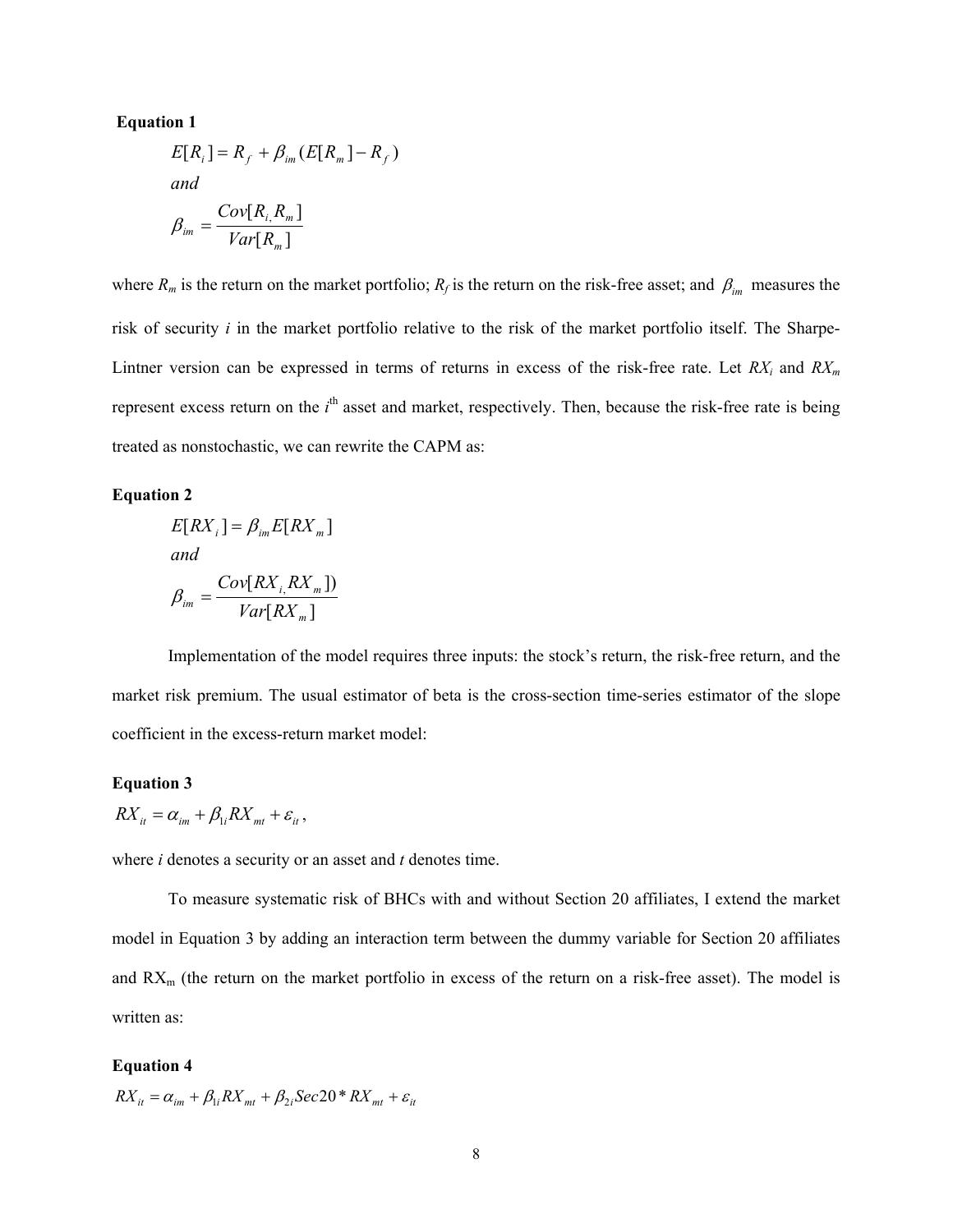where Sec20 is the dummy variable for BHCs with Section 20 subsidiaries.  $\beta_1$  captures the systematic risk of a BHC and reflects the comovement of its returns with the market portfolio returns. For a BHC with a Section 20 subsidiary, the marginal effect of market excess returns on the firm's excess returns is  $\frac{\partial \mathbf{K} \cdot \mathbf{H}}{\partial \mathbf{D} \cdot \mathbf{K}} = \beta_1$ *mt RX*  $\frac{1}{RX_{mt}} = \beta_1 + \beta_2$  $\frac{\partial RX_{it}}{\partial RX_{mt}} = \beta_1 + \beta_2$ . A positive coefficient  $\beta_2$  would suggest that the sensitivity of BHCs' returns to the

changes in market returns is higher in the presence of a Section 20 subsidiary.

 For the systematic risk measure, I compute the *t-*statistic to test if beta coefficients are different from zero. I also test to see if they are different from one. This is important because market beta of a stock measures the degree to which the stock moves with the market. A beta of one indicates that the security has the same riskiness as the market, while a beta greater than one indicates that the price is more volatile than the market.

We obtain the measure for unsystematic risk by calculating the variance of the residuals,  $\sigma^2(\hat{\epsilon}_i)$ , for each BHC in [Equation 3](#page-8-0) and compare the results for companies that engage in investment banking activities with those that do not. To check the robustness of all results, I conducted two additional tests. In the first, I limit the number of companies to those that reported continuously for 10 or more years. In the second, rather than comparing our sample of BHCs to the overall value-weighted market index from the Center for Research in Security Prices (CRSP), I compare it to the peer group in S&P Banks Composite Index.

### **2.3. Sample Selection**

The analysis is conducted using CRSP data for the 1985-1999 period as well as sub-periods to account for the intertemporal shifts in risk-taking behavior that occurred in the late 1980s and the early 1990s (partly because of government regulations and implementation of the Basel Accord).<sup>[3](#page-9-0)</sup> I constructed a monthly

<span id="page-9-0"></span><sup>&</sup>lt;sup>3</sup> The regulatory changes included the BIS capital standards of 1988 and Federal Deposit Insurance Corporation Improvement Act (FDICIA) of 1991. The last introduced prompt corrective action, requiring mandatory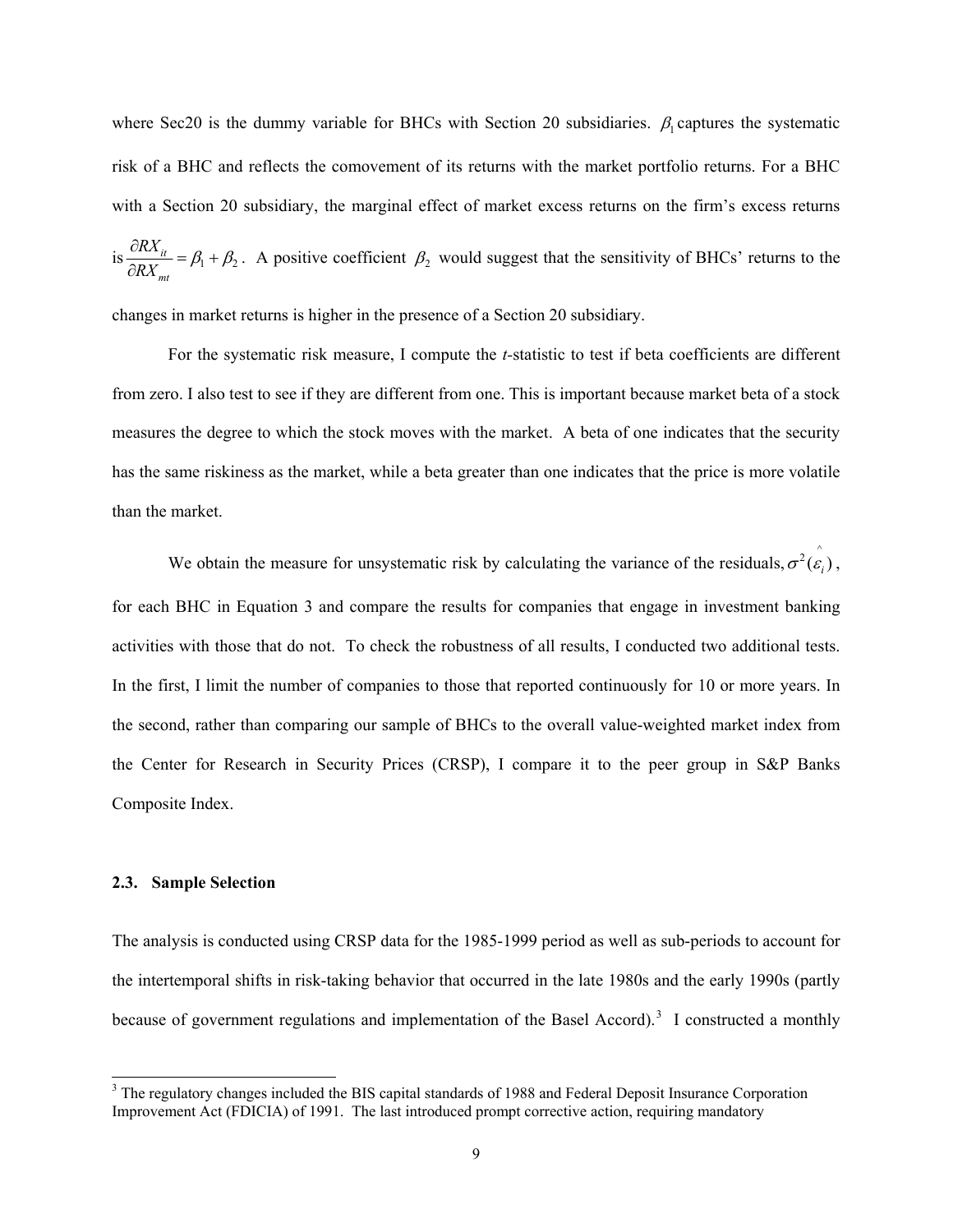data set from January 1985 to December 1999, a total of 15 years, for all BHCs whose shares were traded on the NYSE, AMEX, or NASDAQ, based on the matching technique that uses the following criteria. First, because the majority of BHCs with Section 20 affiliates are among the largest 100 U.S. banks based on consolidated assets, matched BHCs were also picked from that peer group. I stratify firms by asset size to control for a potential differential in operating characteristics of BHCs and their balance-sheet composition.<sup>[4](#page-10-0)</sup> Second, the matched-adjusted comparison group includes all BHCs that did not establish a Section 20 subsidiary prior to 1999. Starting the sample period in 1985 allows us to observe how beta coefficients evolved between the period prior to 1987 (when the BHCs were first allowed to underwrite bank-ineligible securities) and the period after 1987.

The BHCs are identified using the consolidated financial statements for BHCs (FR Y-9C reports)

from the Federal Reserve. As a result of the matching, the sample consists of 52 bank holding companies:

22 BHCs without Section 20 affiliates and 30 with Section 20 affiliates; all have a record with CRSP.<sup>[5](#page-10-1)</sup>

 All monthly returns, value-weighted market indices, and three-month U.S. Treasury bill rates were obtained from the CRSP tapes and Haver.<sup>[6](#page-10-2)</sup> The value-weighted market index serves as a proxy for

 $\overline{\phantom{a}}$ 

interventions by regulators whenever a bank's capital falls. It also introduced risk-based deposit insurance premiums, limited the use of "too big to fail" bailouts by federal regulators for large banks, and extended federal regulation over foreign bank branches and agencies in the Foreign Bank Supervision and Enhancement Act (Saunders & Cornett, 2003).

<span id="page-10-0"></span> $R<sup>4</sup>$  Researchers have documented significant differences in production technologies and outputs across banks of various sizes (for example, Kwan and Eisenbeis, 1995). In terms of balance-sheet composition, an examination of the composition of the BHCs' balance sheet revealed that compared with their peers, BHCs with Section 20 subsidiaries categorized a larger share of their assets as off-balance-sheet assets. Off-balance-sheet (OBS) activities may add to the bank's riskiness. However, research into OBS activities suggests that some OBS instruments, particularly those used to hedge on-balance-sheet risks – items such as interest swaps and foreign exchange forward contracts – work to reduce the overall risk (Saunders and Cornett, 2003). Furthermore, OBS activities may be associated with reduced risk because of what they may signal about the credit quality of the bank or its counterparties (Avery and Berger, 1988).

<span id="page-10-2"></span><span id="page-10-1"></span><sup>&</sup>lt;sup>5</sup> CRSP and Compustat both use CUSIP and PERMNO as company identifiers, while Y-9C reports use RSSD identifiers. Thus, the bank's name is the only common identifier between BHC reports and CRSP. Matching by name is a rather difficult task. Matching based on CUSIP also proved arduous and not very reliable, because CUSIP numbers tend to change owing to various company transformations, such as mergers and acquisitions. CRSP has developed a unique permanent issue identification number, PERMNO, and a unique permanent company identification number, PERMCO. These enable researchers to track the issue over time. I used PERMNO and companies' names for a more accurate match. Some PERMNOs come from the study by Green, Lopez, and Wang (2003), which has a list of the top 50 BHCs in the U.S. with their holding company and PERMNO identifiers. 6  $6$  Haver Analytics specializes in databases and software products for economic analysis and business decisionmaking ( [http://www.haver.com](http://www.haver.com/)).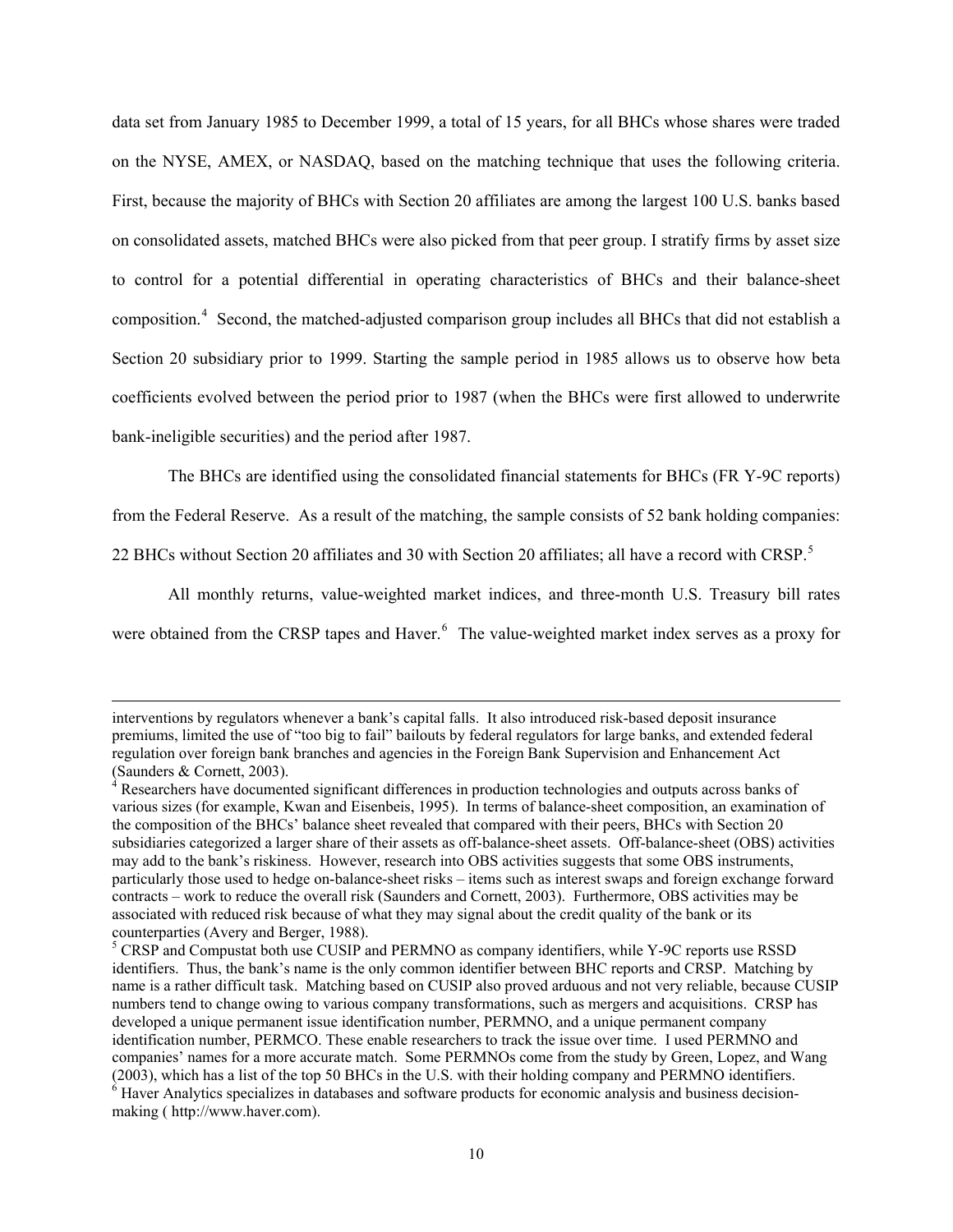the market portfolio, and the U.S. Treasury bill rate proxies for the risk-free return. The value-weighted index contains returns (including dividends) on a value-weighted market portfolio.<sup>[7](#page-11-0)</sup>

 The U.S. Treasury bill rate (monthly averages of daily rates, where yields are expressed in percent per annum) were obtained from Haver. The rates were converted from the compounded annual to monthly rates using the geometric average return technique:  $g_m = (1 + r_a)^{1/m} - 1$ , where  $g_m$  = geometric average return applicable to each subset period, month;  $r_a$  = the cumulative return over the entire period; and *m* is the number of equal subset periods to average the return, and is equal to 12 months. The simple daily net return,  $R_b$  on the bank's stocks between dates *t-1* and *t* was defined as  $R_t = \frac{1}{R} - 1$  $=\frac{1}{2}t$ *t*  $^t$   $^ P$ <sub>1</sub>  $R_t = \frac{P_t}{R} - 1$ , where  $P_t$  is

the stock price on the date of the trade  $t$ , and  $P_{t-1}$  is the price on the last date of the trade. All returns were converted to the monthly frequency.

1

*t*−

#### **3. Results of the CAPM Estimation**

 $\overline{\phantom{a}}$ 

 Table 1 reports descriptive statistics. The average total assets for all BHCs in the sample is \$66.4 billion. It is clear that BHCs with Section 20 subsidiaries are much larger, in terms of total assets, than BHCs without Section 20 subsidiaries (the mean total assets is \$99.7 billion for the first group and \$21 billion for BHCs without Section 20 subsidiaries). Researchers have suggested that production technologies and outputs tend to vary across banks of different sizes (Kwan and Eisenbeis, 1995). Therefore, I stratify the sample according to whether BHCs underwrite securities and whether BHCs are

<span id="page-11-0"></span> $<sup>7</sup>$  Theoretically, the market portfolio contains all assets, whereas most tests conducted by researchers use a value- or</sup> equal-weighted basket of stocks as a market proxy. This approximation may result in misleading conclusions on the CAPM hypothesis tests. This argument is known in the literature as the Roll's critique. Campbell, Lo, and MacKinlay (1997) suggest several approaches to consider if inferences are sensitive to the use of a proxy in place of the market portfolio. One approach is to use a number of broader proxies for the market portfolio, such as stockbased proxy, a stock- and bond-based proxy, or a stock-, bond-, and real-estate-based proxy. The results of this approach suggest that inferences are not sensitive to the error in the proxy when viewed as a measure of the market portfolio (Stambaugh, 1982). Another approach is to estimate an upper bound on the correlation between the market proxy return and the true market return. As long as the correlation is high (exceeding 0.70), the rejection of the CAPM with a market proxy would also imply the rejection of the CAPM with the true market portfolio (Kandel and Stambaugh, 1987; Shanken, 1987).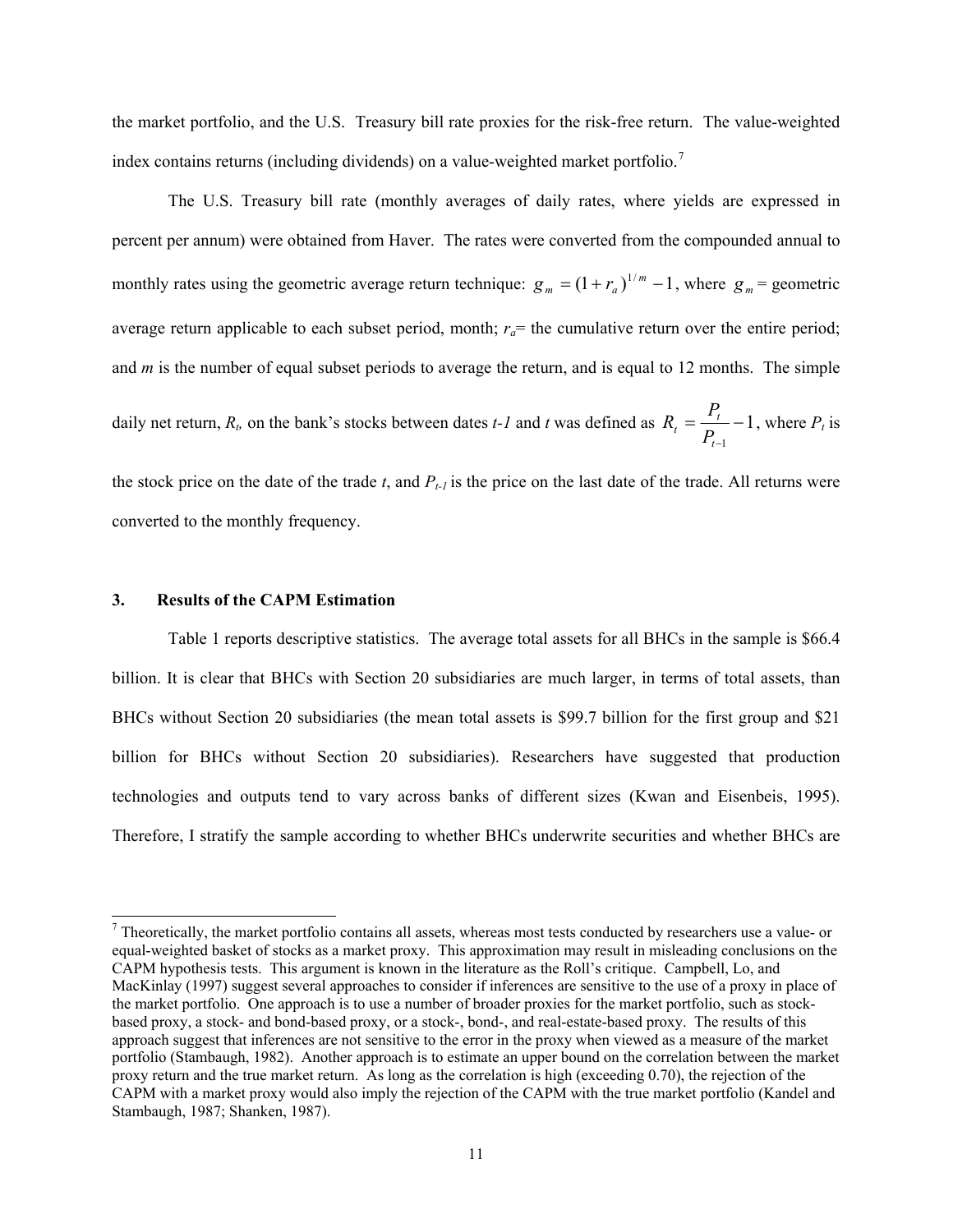relatively large (had total assets of \$10 billion during 1990-1999) or relatively small (had total assets of less than or equal to \$10 billion).

Total risk is estimated using the variance of market-based returns,  $(\sigma_{RX}^2)$ , for each BHC. [Table 2](#page-20-0) reports total risk for all BHCs, BHCs with and without Section 20 subsidiaries, and relatively large and small BHCs. Further, I divide the sample into two sub-samples: from 1985 through 1990 and from 1991 through 1999 to account for changes in regulatory environment between a strict separation of commercial and investment banking and the de facto erosion of the Glass-Steagall Act in 1987 when the Federal Reserve allowed BHCs to establish separate Section 20 securities affiliates as investment banks. The results in [Table 2](#page-20-0) show that total risk of BHCs with Section 20 subsidiaries is lower than that of BHCs without such subsidiaries. The same is true for relatively large BHCs in the sample. The table also shows that BHCs with securities subsidiaries (and relatively large BHCs) experienced a statistically significant decline in total risk between two sub-periods: pre-1990 and post-1990. These results are an important extension of the findings of Benston and Kaufman (1995), and Allen and Jagtiani (1999). Allen and Jagtiani (1999) argue that expanded bank powers, as permitted under the Gramm-Leach-Bliley Act, will likely lower the total risk of the U.S. banking industry. Owing to the fact that I do not create synthetic universal banks, but rather use the actual proprietary data for the Section 20 affiliates and their consolidated BHCs, and my data cover a more recent time period, the findings of this study are more applicable than those in previous studies.

 Next, using [Equation 4,](#page-8-1) I am interested in finding whether there is a potential reduction in the systematic risk resulting from allowing banks to engage in securities activities. Because systematic risk is of primary concern to well-diversified shareholders, a reduction in systematic risk would provide a rationale for expanding bank powers into nonbank activities. [Table 3](#page-21-0) reports the results. For all BHCs between 1985 and 1999, systematic risk measured by the beta coefficient  $c<sub>1</sub>$  was 1.06 and statistically different from zero. Furthermore, data are consistent with the hypothesis that  $c_1$  is not significantly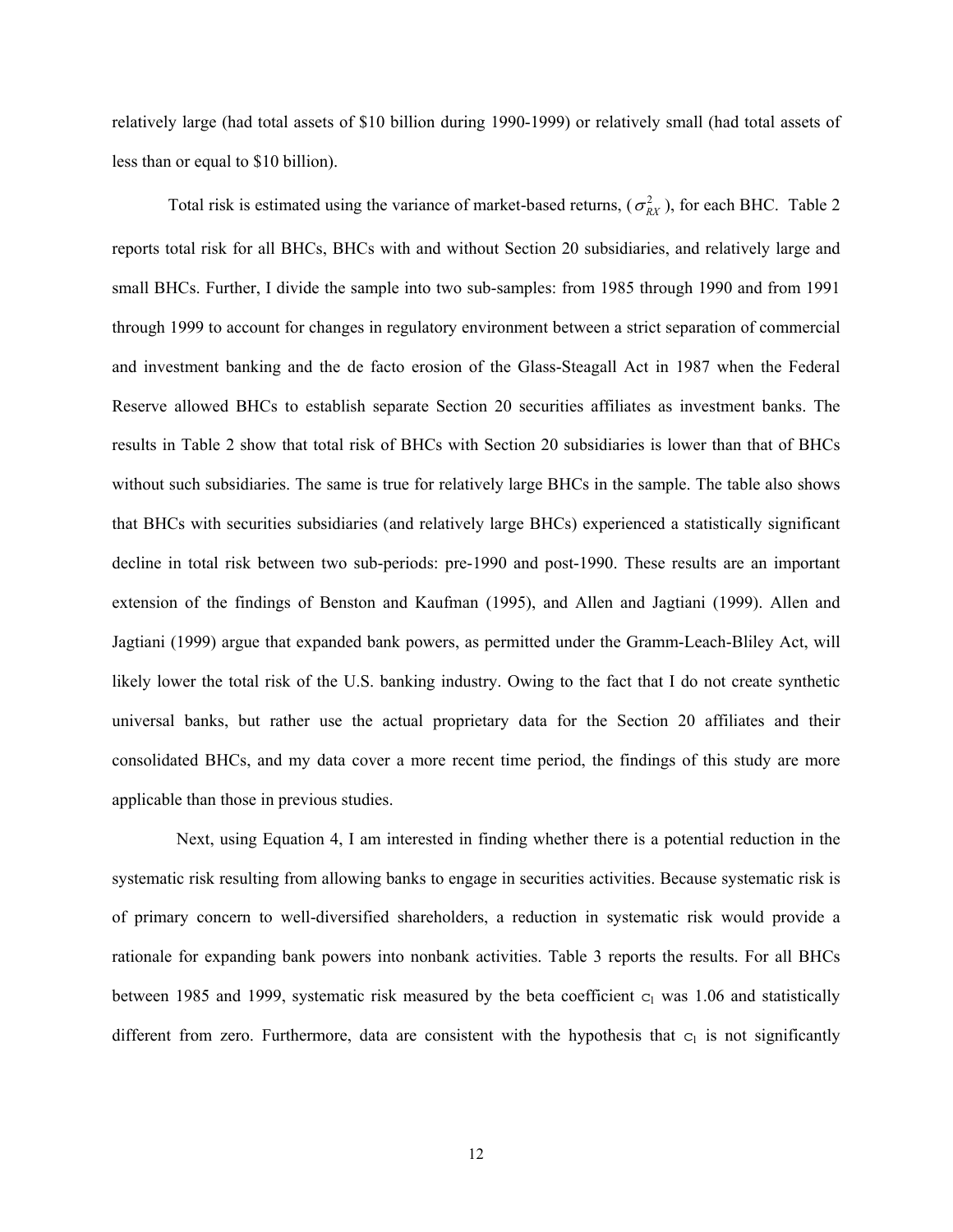different from one. A beta of one indicates that the security has the same price volatility (riskiness) as the market.

The coefficient on the interaction term,  $\beta_2$ , is positive and significant (at the 5 percent level), indicating that the marginal effect of market excess returns on BHCs' excess returns is higher in the presence of a Section 20 subsidiary. In other words, the market risk of BHCs that participated in securities underwriting was higher than that of BHCs that did not underwrite securities. Similar results emerge from the regressions performed on the stratified sample, based on BHCs' assets size. Relevant results appear in [Table 3](#page-21-0) and show that smaller BHCs, particularly those with securities underwriting powers, were exposed to higher market risk.

 The findings were robust to two additional variations. The first test limited the number of companies to those that reported continuously for 10 years or longer. As a result, the number of companies decreased from 52 (30 BHCs with Section 20 subsidiaries and 22 BHCs without) to 28 BHCs: 1[8](#page-13-0) BHCs with Section 20 subsidiaries and 10 without.<sup>8</sup> Results of these tests appear in [Table 5](#page-23-0). For the second robustness check, I ran analogous estimations using S&P's Banks Composite Index to compare our sample of banks to a market index of their peer firms (see Table  $6$ ).<sup>[9](#page-13-1)</sup> Both tests conclude that market risk of BHCs with Section 20 subsidiaries is higher than market risk of BHCs without such subsidiaries. These results are consistent with conclusions in Allen and Jagtiani (1999) that suggest that expanding bank powers into securities and insurance activities is likely to lower the overall risk of the U.S. banking industry but increase banks' systematic (nondiversifiable) risk.

The analysis of sub-periods – before 1990 and post 1990 – is presented in [Table 3](#page-21-0) and [Table 5.](#page-23-0) These results suggest that, on average, all banks took on more risk relative to the market after 1990. The secular increase in bank market risk exposure during this period is consistent with a risk-enhancing response to the decline in bank charter values proposed by Keeley (1990). Greatly liberalized regulation

 $\overline{\phantom{a}}$ 

<span id="page-13-0"></span> $8$  This, potentially, can cause the survivorship bias that arises when lack of data leads certain subsets of stocks to be excluded from the analysis (see Campbell, Lo, and MacKinlay, 1997).<br><sup>9</sup> Source: Bloomberg, value-weighted S&P Banks Composite Index, ticker: SPBNKC or S&P 500 Bank Index, for

<span id="page-13-1"></span><sup>1990-1999.</sup> The year 1990 is used as a starting point to limit the noise caused by the annual index rebalancing.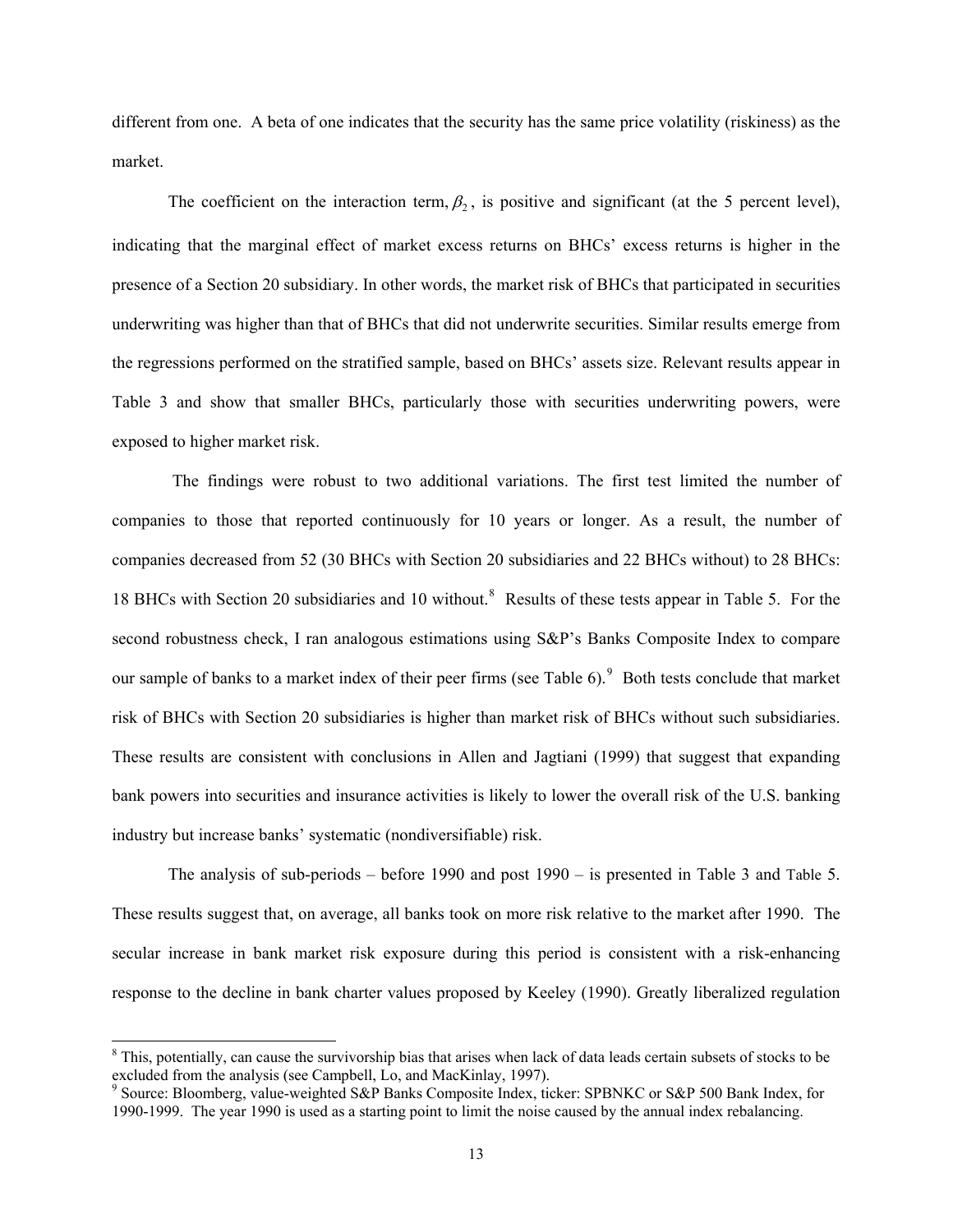in terms of barriers to entry for nonbank competition and geographic expansion – due to interstate branching and deposit interest rate deregulation – had eroded the charter value of banks, possibly reducing banks' incentives to act prudently with regard to risk taking. Other studies document an increase in banks' risk taking following the introduction of the 1988 Basel Accord. The study by Allen and Jagtiani (1996) finds that compared to other financial intermediaries, including insurance companies, securities firms, and mutual funds, banks were taking on more market risk following the introduction of new risk-based capital requirements. Their study suggests that new requirements may have altered the optimal levels of risk that banks took and, hence, their estimates of the market beta.

In [Table 3](#page-21-0) and [Table 5,](#page-23-0) coefficients on the interaction term between the dummy variable and market excess returns prior to 1990 and post 1991 are both significantly different from zero. These results are consistent with the earlier findings of higher market risk exposure at BHCs with securities underwriting subsidiaries. Systematic risk is priced in the market and is of primary interest to a welldiversified investor. These findings suggest that investors should require a higher return on BHCs involved in securities activities.

[Table 7](#page-25-0) reports the results for unsystematic risk, measured by the variance of residuals in the CAPM regressions ([Equation 3](#page-8-0)). Unsystematic risk, also referred to as the residual or company-specific risk, can be eliminated through diversification. Overall, BHCs experienced a statistically significant increase in unsystematic risk between the two sub-periods: before 1990 and after 1990. The table shows that while BHCs with Section 20 subsidiaries experienced a significant decline in unsystematic risk, BHCs without these subsidiaries and relatively smaller BHCs experienced an increase in unsystematic risk between the two sub-periods. These results parallel those reported for total risk and confirm the initial finding that BHCs that expanded into securities activities experienced a decline in risk. These changes in the total risk are of primary concern to regulators because it is more directly linked to the risk of failure. The decline in unsystematic risk at the BHCs that expanded into securities activities is consistent with the notion of diversification gains found in earlier studies (Boyd and Graham, 1986; Kwast, 1989; Bhargava and Fraser, 1998, among others). Conversely, the increase in total and unsystematic risk of non-Section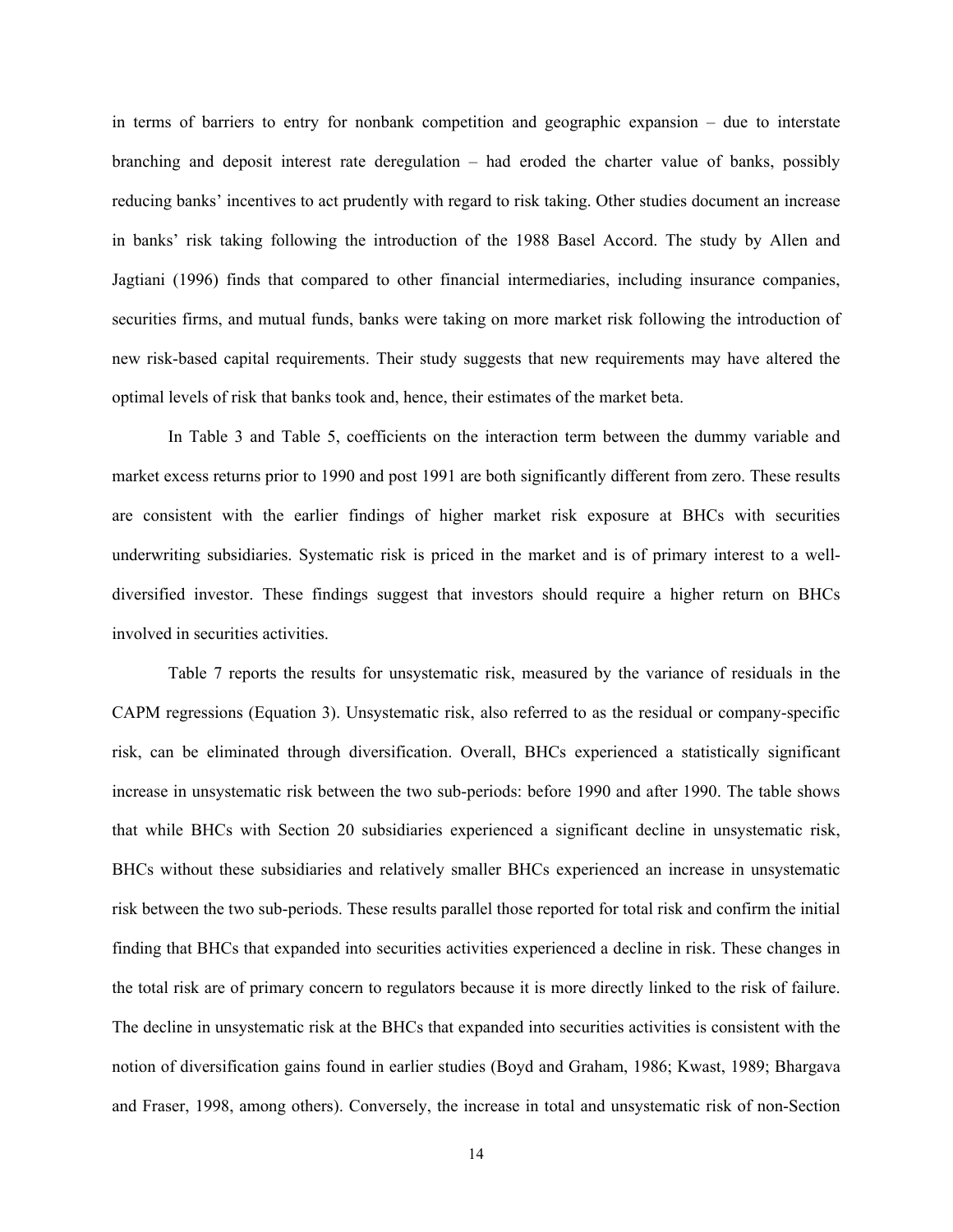20 BHCs may reflect market concern regarding their ability to expand into newly allowed nonbank activities.

### **4. Conclusions**

This paper estimates and compares total market-based risk, systematic risk, and unsystematic risk measures for BHCs with and without securities underwriting subsidiaries (Section 20 subsidiaries) in the late 1980s and during 1990s. During this period, the Federal Reserve made several decisions that first eased and later repealed restrictions on banks' affiliating with securities firms contained in the Glass-Steagall Act of 1933. On the whole, I find evidence of significantly lower total risk and unsystematic risk for BHCs that expanded into investment banking activities, suggesting that these activities provided diversification benefits. In contrast, I find evidence that these BHCs were exposed to higher systematic risk. Furthermore, results of the analysis suggest that total risk of all BHCs rose in the late 1980s and during the 1990s, regardless of whether they participated in securities underwriting.

Although there appear to be observable differences in the systematic risk for BHCs with and without Section 20 affiliates, the conclusions must be tempered with two important qualifications. First, the characteristics of BHCs that participate in securities underwriting differ markedly from those BHCs that do not. BHCs that participate in securities activities are much larger (in terms of both total assets and total equity) than BHCs without Section 20 subsidiaries. Hence, it is hard to find a good matching sample, which may contribute to the differential impact on market return sensitivity. Second, the differences in the systematic risk of BHCs with and without Section 20 affiliates may also reflect a market in disequilibrium that is adjusting to the effects of expanding scope and scale of permissible activities during the 1990s. Longer term studies may be needed to determine whether the findings of this paper persist as securities underwriting subsidiaries become more established. Such studies are necessary to ensure that the safety and soundness of the financial system are not compromised by an expanded array of activities in which banks participate.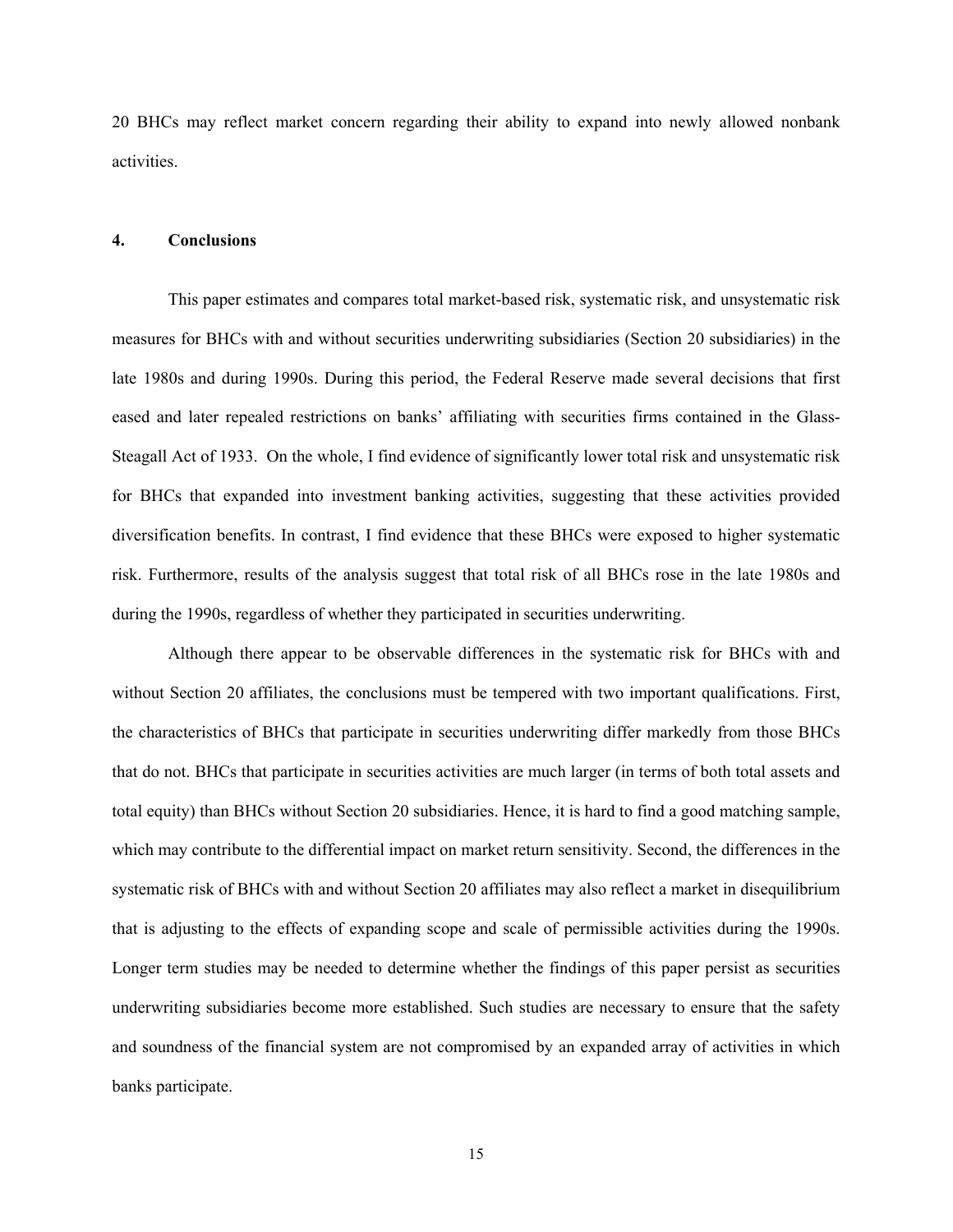### **References**

- Akhigbe, A., & Whyte, A.M. (2004). The Gramm-Leach-Bliley Act of 1999: Risk implications for the financial services industry. *The Journal of Financial Research,* 27, 3, 435-446.
- Allen, L., & Jagtiani, J. (1996). Risk and market segmentation in financial intermediaries' returns. *The Wharton Financial Institutions Center,* 96-36, [http://fic.wharton.upenn.edu/fic/papers/96/9636.pdf.](http://fic.wharton.upenn.edu/fic/papers/96/9636.pdf)
- Allen, L., & Jagtiani, J. (1999, September). The impact of new bank powers (securities and insurance activities) on bank holding companies' risk. *Emerging Issues Series; Supervision and Regulation Department, Federal Reserve Bank of Chicago*, S&R-99-1R.
- Avery, R., & Berger, A. (1988, August). Risk-based capital and off-balance sheet activities. *Board of Governors of the Federal Reserve System, Finance and Economics Discussion Series, 35.*
- Benston, G., & Kaufman, G. (1995, October). Commercial banking and securities activities: A survey of the risks and returns. *Prepared for ABA Securities Association.*
- Bhargava, R., & Fraser, D. (1998). On the wealth and risk effects of commercial bank expansion into securities underwriting: An analysis of Section 20 subsidiaries. *Journal of Banking and Finance,* 22, 447-465.
- Black, F. (1972). Capital market equilibrium with restricted borrowing. *Journal of Business, 45*, 444-454.
- Boyd, J., & Graham, S. (1986, Spring). Risk, regulation, and bank holding company expansion into nonbanking. *Federal Reserve Bank of Minneapolis, Quarterly Review*.
- Boyd, J., & Graham, S. (1988, Spring). The profitability and risk effects of allowing bank holding companies to merge with other financial firms: A simulation study. *Federal Reserve Bank of Minneapolis, Quarterly Review.*
- Boyd, J., Hanweck, G., & Hewitt, R. (1993). Bank holding company mergers with nonbank financial firms: Effects on the risk of failure. *Journal of Banking and Finance,* 17*,* 43-63
- Boyd, J., Hanweck, A., & Pithyachariyakul, P. (1980). Bank holding company diversification. *Proceedings of a Conference on Bank Structure and Competition, Federal Reserve Bank of Chicago,* 105-121.
- Boyd, J., & Pithyachariyakul, P. (1981). Bank holding company diversification into nonbank lines of business. Manuscript.
- Campbell, J., Lo, A., & MacKinlay, A. (1997). *The Econometrics of Financial Markets.* Princeton University Press, Princeton, New Jersey.
- Cornett, M., Ors, E., & Tehranian, H. (2002). Bank performance around the introduction of a Section 20 subsidiary. *The Journal of Finance*, 57, 1, 501-523*.*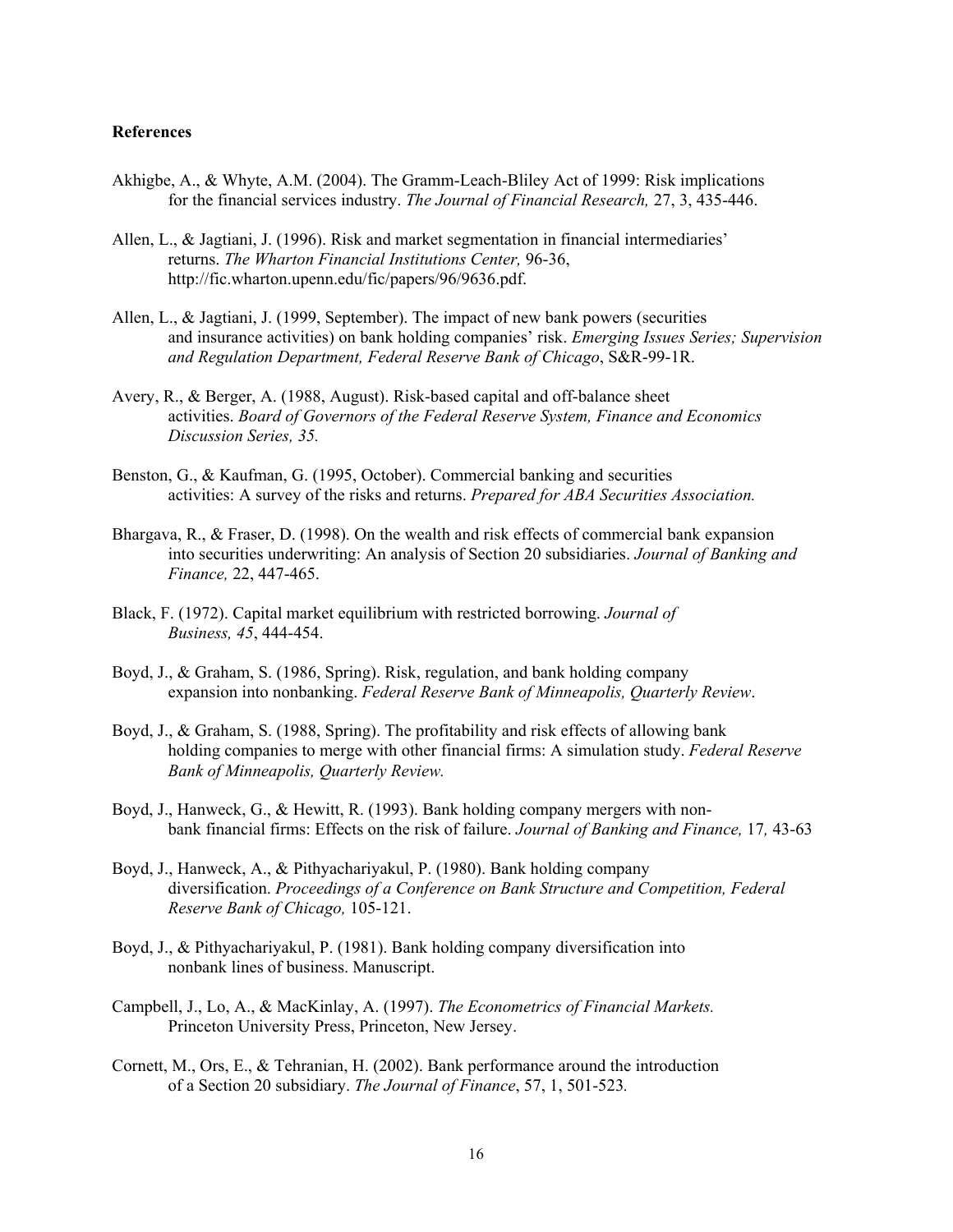- Demsetz, R., & Strahan, P. (1995a, April). Diversification, size, and risk at bank holding companies. *Research Paper No. 9506, Federal Reserve Bank of New York*.
- Demsetz, R., & Strahan, P. (1995b, July). Historical patterns and recent changes in the relationship between bank holding company size and risk. *Federal Reserve Bank of New York, Economic Policy Review,* 1, 2, 13-26.
- Green, E., Lopez, J., & Wang, Z. (2003, September) The Federal Reserve Bank's imputed cost of equity capital. *New York Fed Economic Policy Review,* 9, 3.
- Kandel, S., & Stambaugh, R. (1987). On correlations and inferences about mean variance efficiency. *Journal of Financial Economics*, 18, 61-90.
- Keeley, M. (1990). Deposit insurance, risk, and market power. *American Economic Review,* 80, 5, 1183-1200.
- Kwan, S. (1998, October). Securities activities by commercial banking firms' Section 20 subsidiaries: Risk, return, and diversification benefits. *Federal Reserve Bank of San Francisco Working Paper 98-10*.
- Kwan, S., & Eisenbeis, R. (1995). An analysis of inefficiencies in banking. *Journal of Banking and Finance,* 19, 3-4, 733-734.
- Kwast, M. (1989, March). The impact of underwriting and dealing on bank returns and Risk. *Journal of Banking and Finance,* 13, 1, 101-125.
- Lintner, J. (1965, February). The valuation of risk assets and the selection of risky investments in stock portfolios and capital budgets. *Review of Economics and Statistics,* 47, 13- 37.
- Petersen, M., & Rajan, R. (1994, March). The benefits of lending relationships: Evidence from small business data. *The Journal of Finance*, 49, 1, 3-37.
- Santos, J. A. C. (1998, July). Commercial banks in the securities business: A review. *Journal of Financial Services Research,* 14, 1, 35-60.
- Saunders, A., & Cornett, M. (2003). *Financial Institutions Management: A Risk Management Approach.* Boston: McGraw-Hill/ Irwin, 4<sup>th</sup> edition.
- Saunders, A., & Walter, I. (1994) *Universal Banking in the U.S*. New York: Oxford University Press.
- Saunders, A., & Walter, I. (1996). *Universal Banking: Financial System Design Reconsidered*, Irwin.
- Shanken, J. (1987). Multivariate proxies and asset pricing relations: Living with the Roll Critique. *Journal of Financial Economics*, 18, 91-110.
- Sharpe, W. (1964). Capital asset prices: A theory of market equilibrium under conditions of risk. *The Journal of Finance,* 19, 425-442.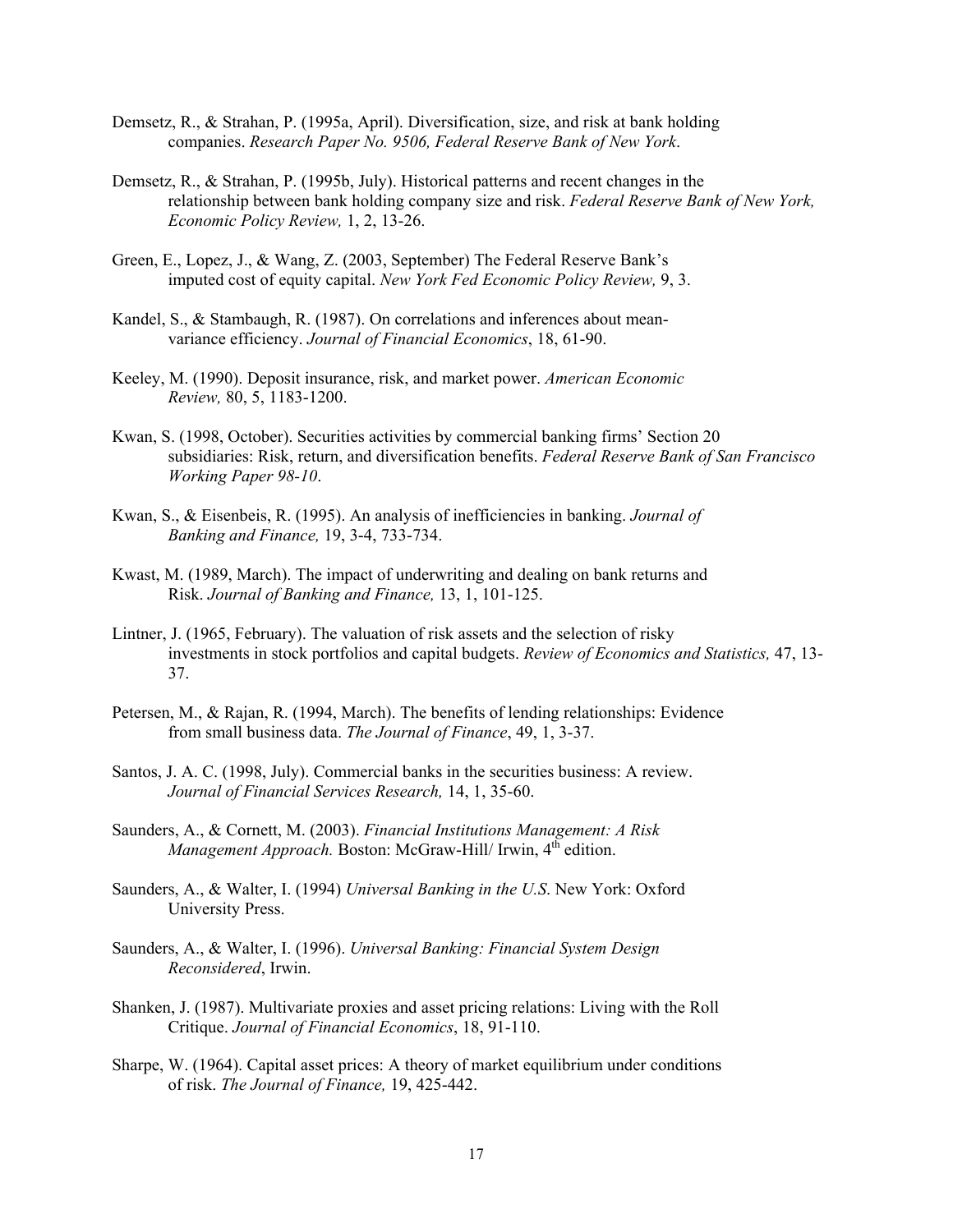- Stambaugh, R. (1982). On the exclusion of assets from tests of the two parameters model. *Journal of Financial Economics*, 10, 235-268.
- Wall, L., & Eisenbeis, R. (1984, May). Risk considerations in deregulating bank activities. *Federal Reserve Bank of Atlanta, Economic Review*, 6-19.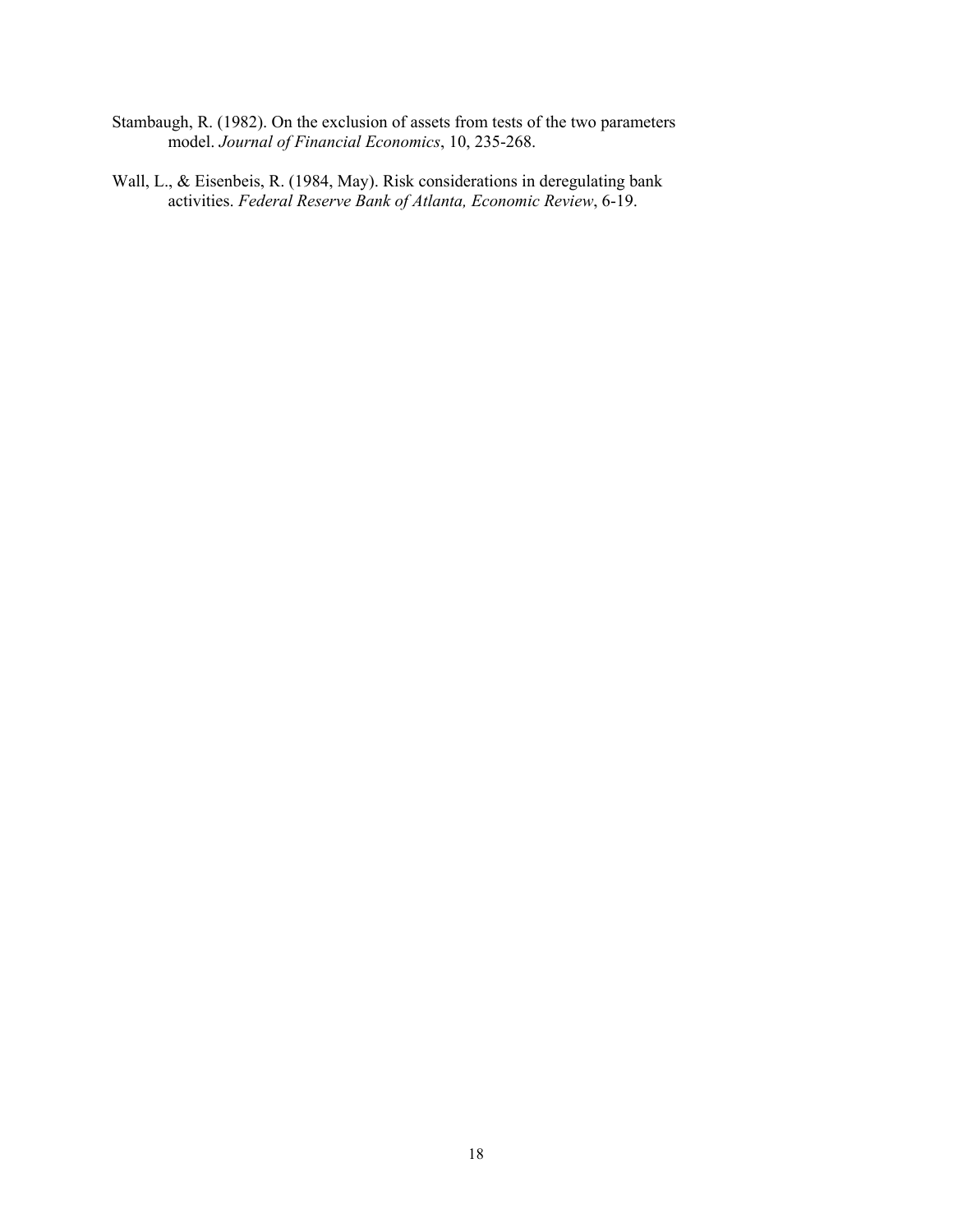|                                       | Average Total Assets, \$ Bil.<br>(Standard Deviation) | Average Total Equity, \$ Bil.<br>(Standard Deviation) |
|---------------------------------------|-------------------------------------------------------|-------------------------------------------------------|
| All BHCs $(n=52)$                     | 66.4                                                  | 4.4                                                   |
|                                       | (104)                                                 | (6.8)                                                 |
|                                       |                                                       |                                                       |
| BHCs with Section 20 subs $(n=30)$    | 99.7                                                  | 6.6                                                   |
|                                       | (127)                                                 | (8.3)                                                 |
| BHCs without Section 20 subs $(n=22)$ | 21.0                                                  | 1.5                                                   |
|                                       | (10.3)                                                | (0.62)                                                |
|                                       |                                                       |                                                       |
| Large BHCs $(n=30)$                   | 84.5                                                  | 5.7                                                   |
|                                       | (131)                                                 | (8.5)                                                 |
| Small BHCs $(n=22)$                   | 41.7                                                  | 2.7                                                   |
|                                       | (36.7)                                                | (2.6)                                                 |

This table shows the mean of total asset and total equity of BHCs, separated by whether they participate in Section 20 activities, and whether they are relatively large (have total assets greater than \$10 billion) or relatively small (have total assets less than or equal to \$10 billion). Accounting data are averaged over the period from 1990 through 1999. Standard deviations are reported in parentheses.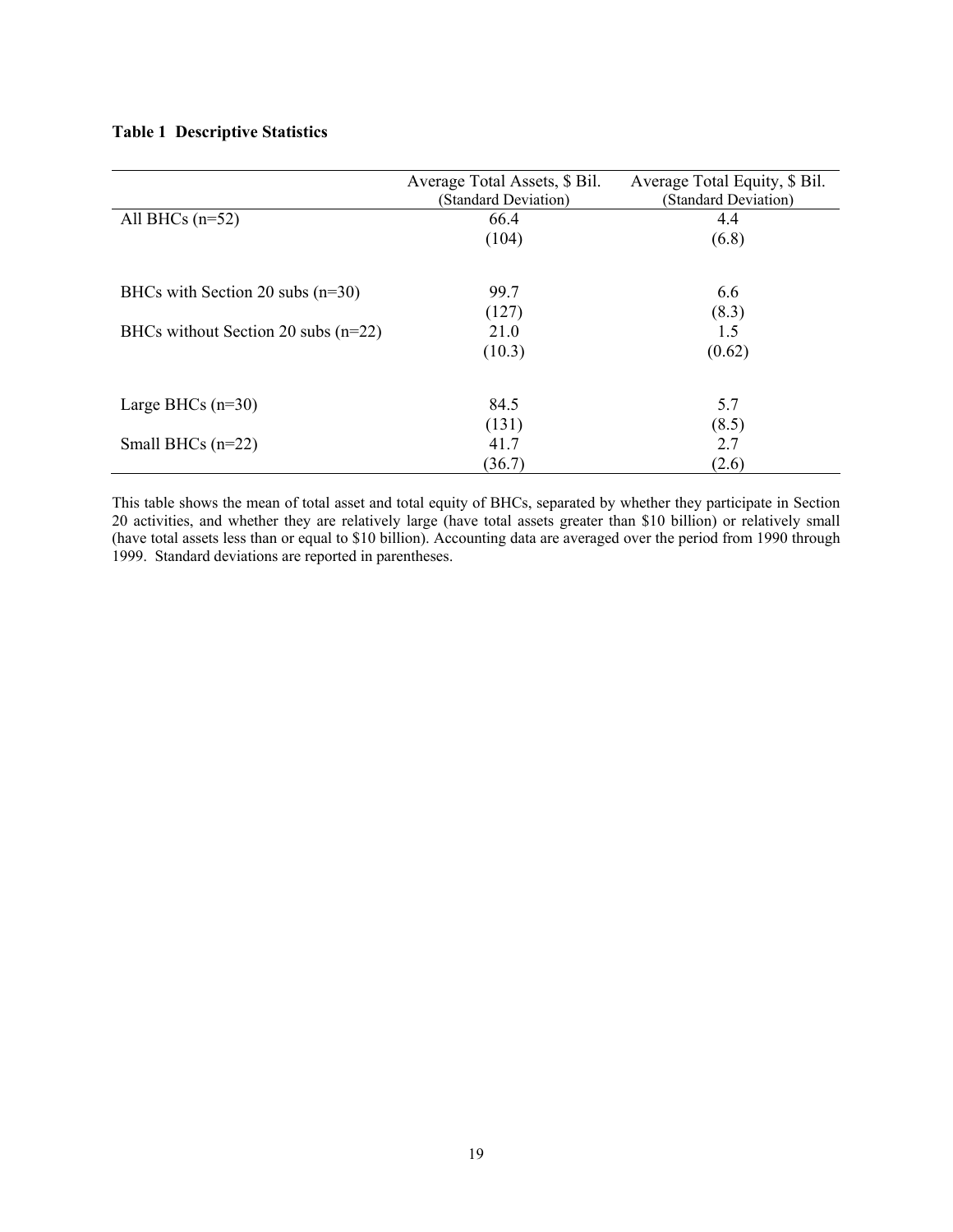|                                       | Whole Sample | $Pre-1990$ | Post-1990             |
|---------------------------------------|--------------|------------|-----------------------|
| All BHCs $(n=52)$                     | $0.0082*$    | $0.0089*$  | $0.0078$ *            |
|                                       | (0.011)      | (0.012)    | (0.009)               |
| BHCs with Section 20 subs $(n=30)$    | $0.007*$     | $0.0074*$  | $0.0071$ <sup>*</sup> |
|                                       | (0.002)      | (0.002)    | (0.002)               |
| BHCs without Section 20 subs $(n=22)$ | $0.0099*$    | $0.011*$   | $0.009*$              |
|                                       | (0.017)      | (0.019)    | (0.02)                |
| Large BHCs $(n=30)$                   | $0.007*$     | $0.007*$   | $0.007*$              |
|                                       | (0.002)      | (0.001)    | (0.002)               |
| Small BHCs $(n=22)$                   | $0.011*$     | $0.012*$   | $0.01*$               |
|                                       | (0.017)      | (0.021)    | (0.016)               |

# <span id="page-20-0"></span>**Table 2 Total Risk of BHCs (1985-1999)**

This table shows total risk as measured by the variance of market-based returns,  $(\sigma_{RX_i}^2)$ , for each BHC, separated by

whether they participate in Section 20 activities, and whether they are relatively large (have total assets greater than \$10 billion) or small (have total assets less than or equal to \$10 billion). Panel data are for 52 BHCs (22 without Section 20 affiliates and 30 with Section 20 affiliates).

\*significantly different from zero at the 0.05 level. values before 1990 (1985-1990) and post 1990 (1991-1999) are significantly different from each other at the 0.05 level. Standard deviations are in parenthesis. Values in bold are different from each other (by size and by participation in Section 20 activities) according to the F-statistic.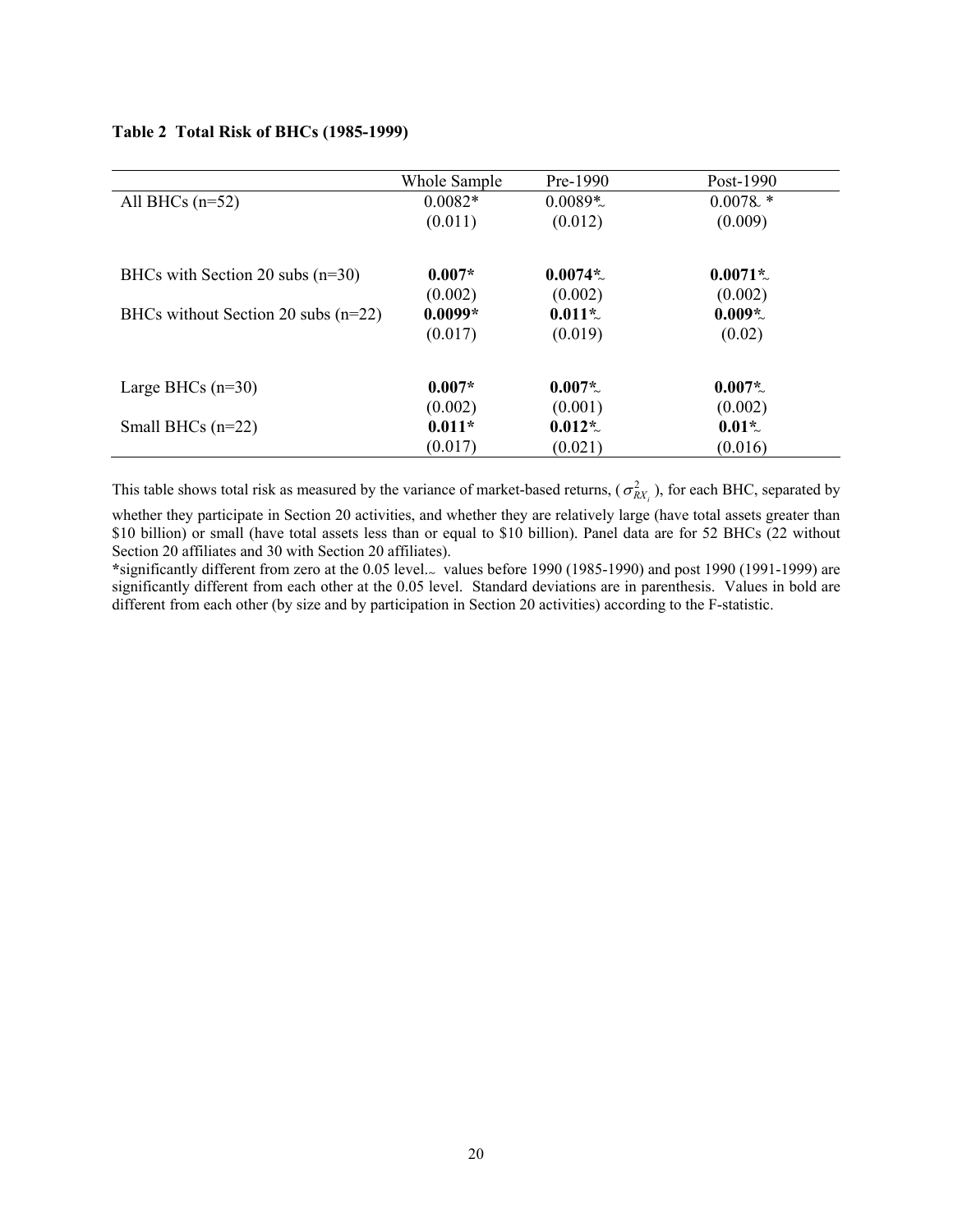## <span id="page-21-0"></span>**Table 3 Systematic Risk (1985-1999)**

 $(RX_{it} = \alpha_i + \beta_{1i} RX_{mt} + \beta_{2i} Sec20 * RX_{mt} + \varepsilon_{it}$ , where RX<sub>it</sub> are excess returns over the U.S. Treasury bill rate for asset *i* at time *t*;  $RX_{mt}$  is the t-period market portfolio excess return,  $\beta_{1i}$  is a measure of systematic risk)

|               | Whole Sample | Pre-1990  | Post-1990 |
|---------------|--------------|-----------|-----------|
| Intercept     | 0.001        | $-0.006*$ | $0.006*$  |
|               | (0.001)      | (0.001)   | (0.001)   |
| $\beta_1$     | $1.06*$      | $1.026*$  | $1.10*$   |
|               | (0.03)       | (0.04)    | (0.05)    |
| $\beta_2$     | $0.13*$      | $0.154*$  | $0.129*$  |
|               | (0.04)       | (0.048)   | (0.067)   |
| N obs.        | 8144         | 3565      | 4579      |
| Overall $R^2$ | 0.291        | 0.372     | 0.222     |

**\***significantly different from zero at the 0.05 level. × the beta coefficient is not significantly different from 1 at the 0.05 level. Standard errors are in parenthesis. Panel regressions for the largest 100 domestic BHCs in at least one year from 1985 through 1999. For a Section 20 firm, the marginal effect of market excess returns on the firm's excess returns is  $\frac{U_{t} N A_{it}}{\partial R X_{mt}} = \beta_1$  $\frac{\partial RX_{it}}{\partial RX_{mt}} = \beta_1 + \beta_2$ . Positive  $\beta_2$  suggests that the security's price is more volatile in the presence of

a Section 20 subsidiary.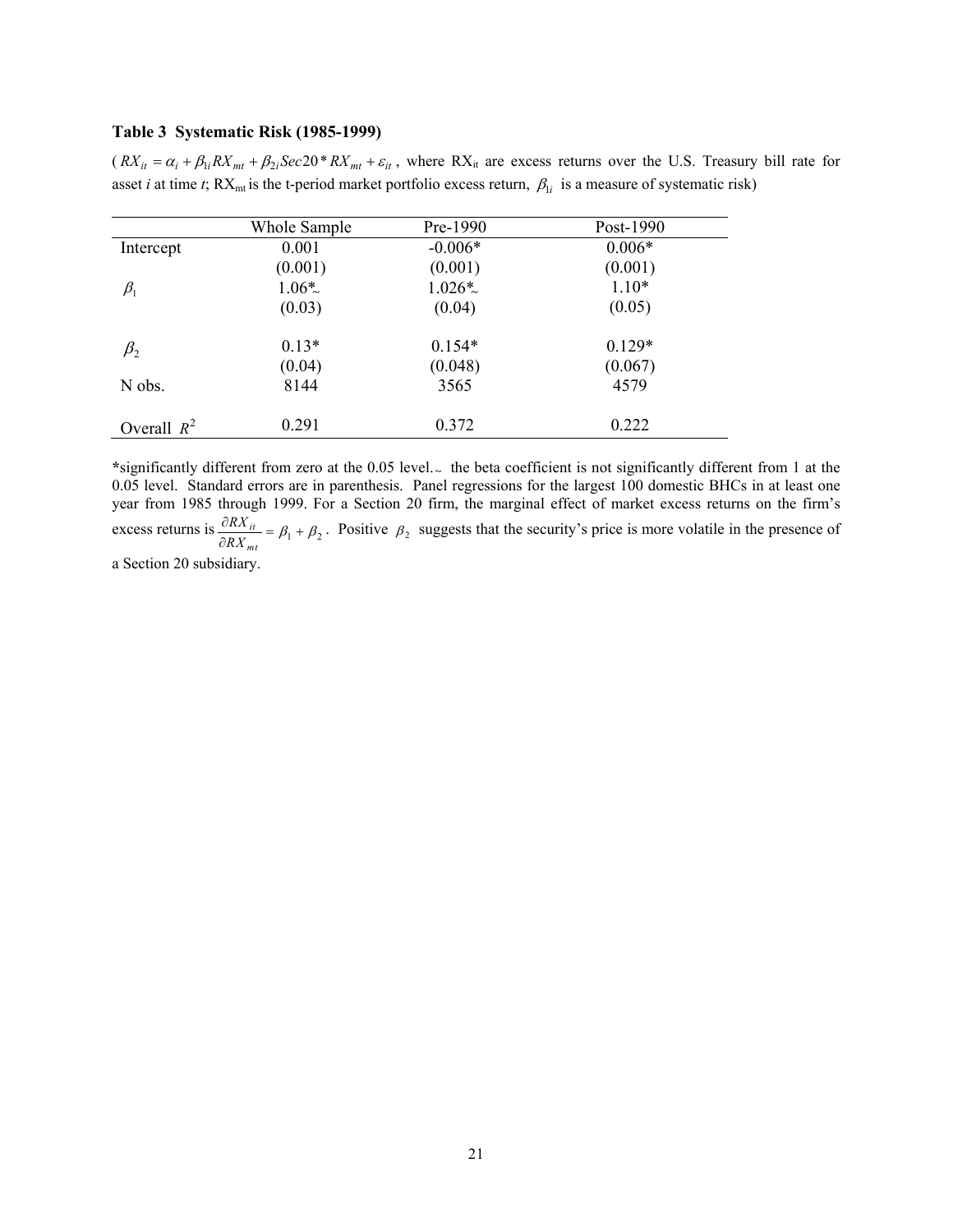## **Table 4 Systematic Risk by Asset Size (1985-1999)**

 $(RX_{it} = \alpha_i + \beta_{li} RX_{mt} + \varepsilon_{it}$ , where RX<sub>it</sub> are excess returns over the U.S. Treasury bill rate for asset *i* at time *t*; RX<sub>mt</sub> is the t-period market portfolio excess return,  $\beta_{1i}$  is a measure of systematic risk)

|                              | <b>Small Banks</b> | Large Banks |
|------------------------------|--------------------|-------------|
| BHCs with Section 20 subs    | $1.30*$            | 1 1 7 8 *   |
|                              | (0.06)             | (0.042)     |
|                              |                    |             |
| BHCs without Section 20 subs | $1.13*$            | $1.025*$    |
|                              | (0.079)            | (0.035)     |

**\***significantly different from zero at the 0.05 level, based on the t-test. × the value is not significantly different from 1. Standard errors are in parentheses. This table reports systematic risk for BHCs based on assets size. The tstatistic tests whether systematic risk is significantly different from zero. I also test if systematic risk is different from one, particularly if it is greater than one, which would suggest that asset prices are more volatile than the market. Relatively large banks have total assets greater than \$10 billion and relatively small banks have total assets less than or equal to \$10 billion.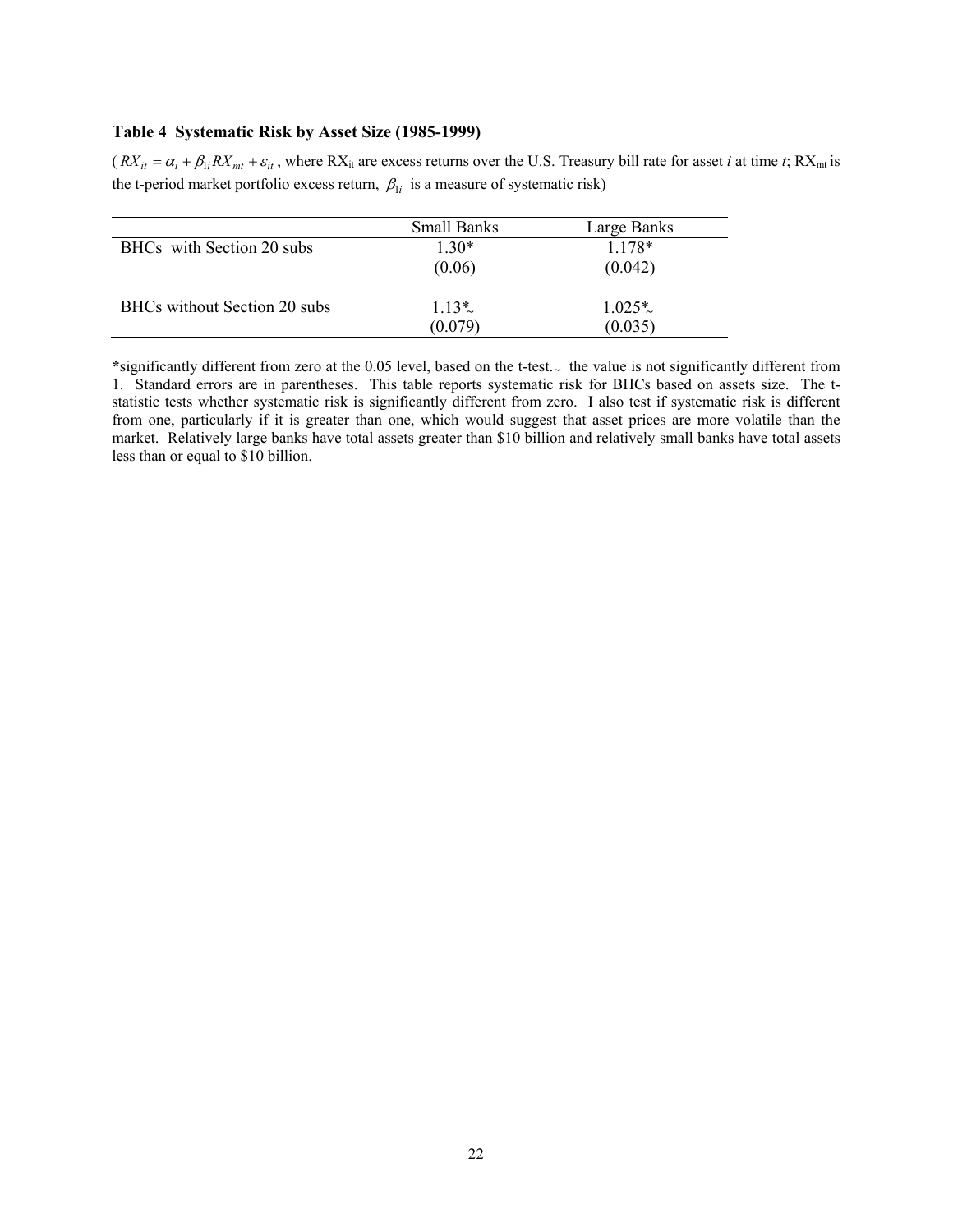## <span id="page-23-0"></span>**Table 5 Results of the CAPM Estimation for Continuous Reporters**

 $(RX_{it} = \alpha_i + \beta_{1i} RX_{mt} + \beta_{2i} Sec20 * RX_{mt} + \varepsilon_{it}$ , where RX<sub>it</sub> are excess returns for N assets, *i* denotes assets and *t* denotes time, RX<sub>mt</sub> is the t-period market portfolio excess return, and Sec20 is a dummy for whether a BHC had a Section 20 subsidiary)

|                | Whole Sample | Pre-1990  | Post-1990  |
|----------------|--------------|-----------|------------|
| Intercept      | 0.0013       | $-0.003*$ | 0.0042     |
|                | (0.0009)     | (0.0015)  | (0.001)    |
| C <sub>1</sub> | $0.9395**$   | $0.8946*$ | $0.9814**$ |
|                | (0.035)      | (0.048)   | (0.050)    |
| C <sub>2</sub> | $0.2102*$    | $0.222*$  | $0.1947*$  |
|                | (0.04)       | (0.059)   | (0.062)    |
| N              | 5016         | 1990      | 3026       |
| Adj $R^2$      | 0.3411       | 0.3988    | 0.2899     |
| F-statistic    | 1299.01      | 660.8     | 618.5      |

\*significant at the 0.05 level

† not significantly different from 1 (at the 0.05 significance level)

Panel data for 28 BHCs (10 without Section 20 affiliates and 18 with Section 20 affiliates) that were among the largest 100 BHCs, ranked by assets, in each year between 1985 and 1999, and were traded on NYSE, AMEX, or NASDAQ. All returns are calculated in excess of the three-month Treasury bill rate from Haver.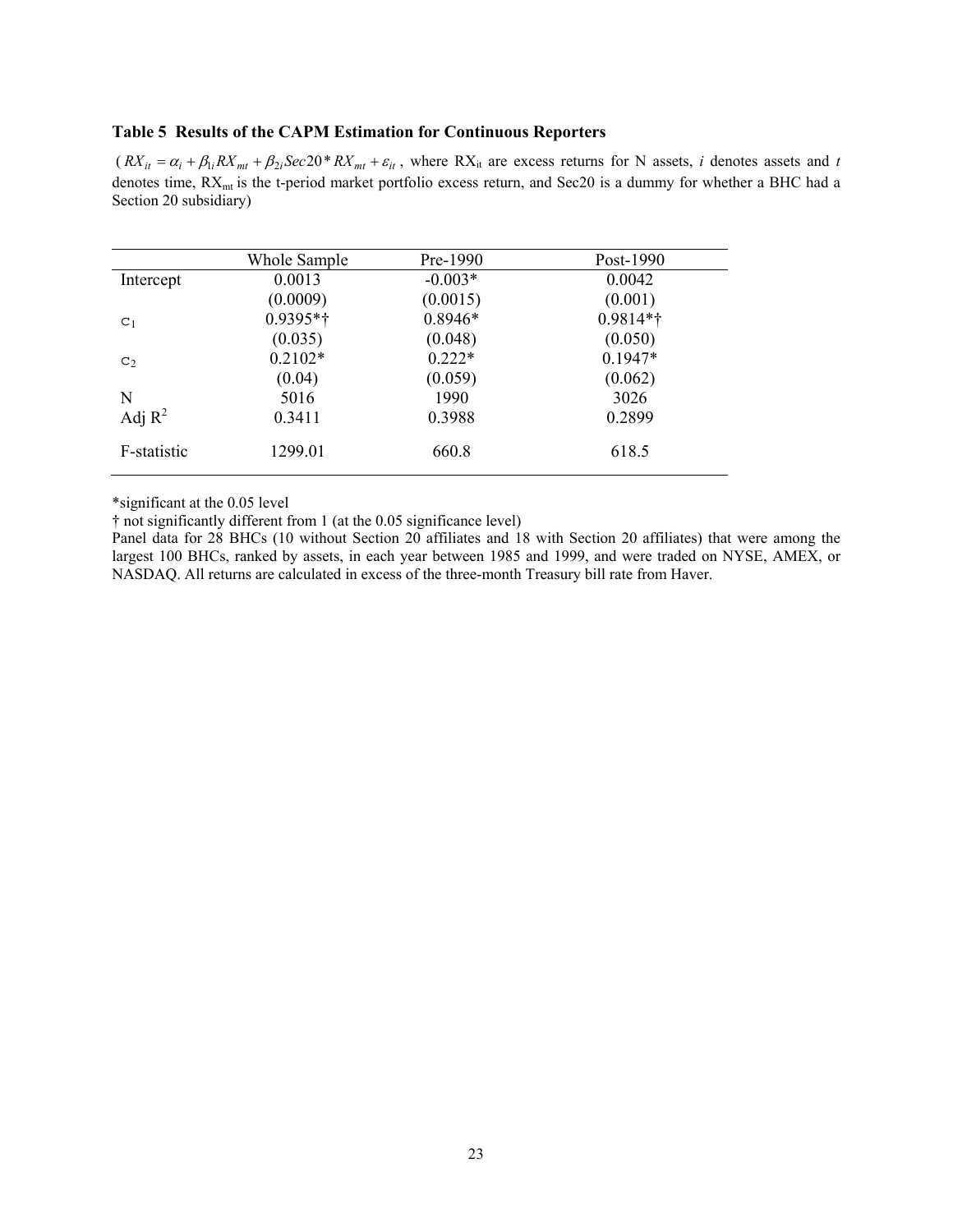## <span id="page-24-0"></span>**Table 6 Results of the CAPM Estimation Using Bank Stock Index**

 $(RX_{it} = \alpha_i + \beta_{li} RX_{bxi, t} + \beta_{2i} Sec20 * RX_{bxi, t} + \varepsilon_{it}$ , where RX<sub>it</sub> is the excess return on asset i for time t, RX<sub>bxi,t</sub> is the tperiod bank composite index portfolio's excess returns, and Sec20 is a dummy for whether a BHC had a Section 20 subsidiary)

|                | Post-1990 |
|----------------|-----------|
| Intercept      | $0.006*$  |
|                | (0.001)   |
| C <sub>1</sub> | $0.80*$   |
|                | (0.02)    |
| $C_2$          | $0.21*$   |
|                | (0.04)    |
| N              | 3362      |
|                |           |
| Adj $R^2$      | 0.50      |

\*significant at the 0.05 level. The year 1990 is used as a starting point to limit the noise caused by the annual index rebalancing.